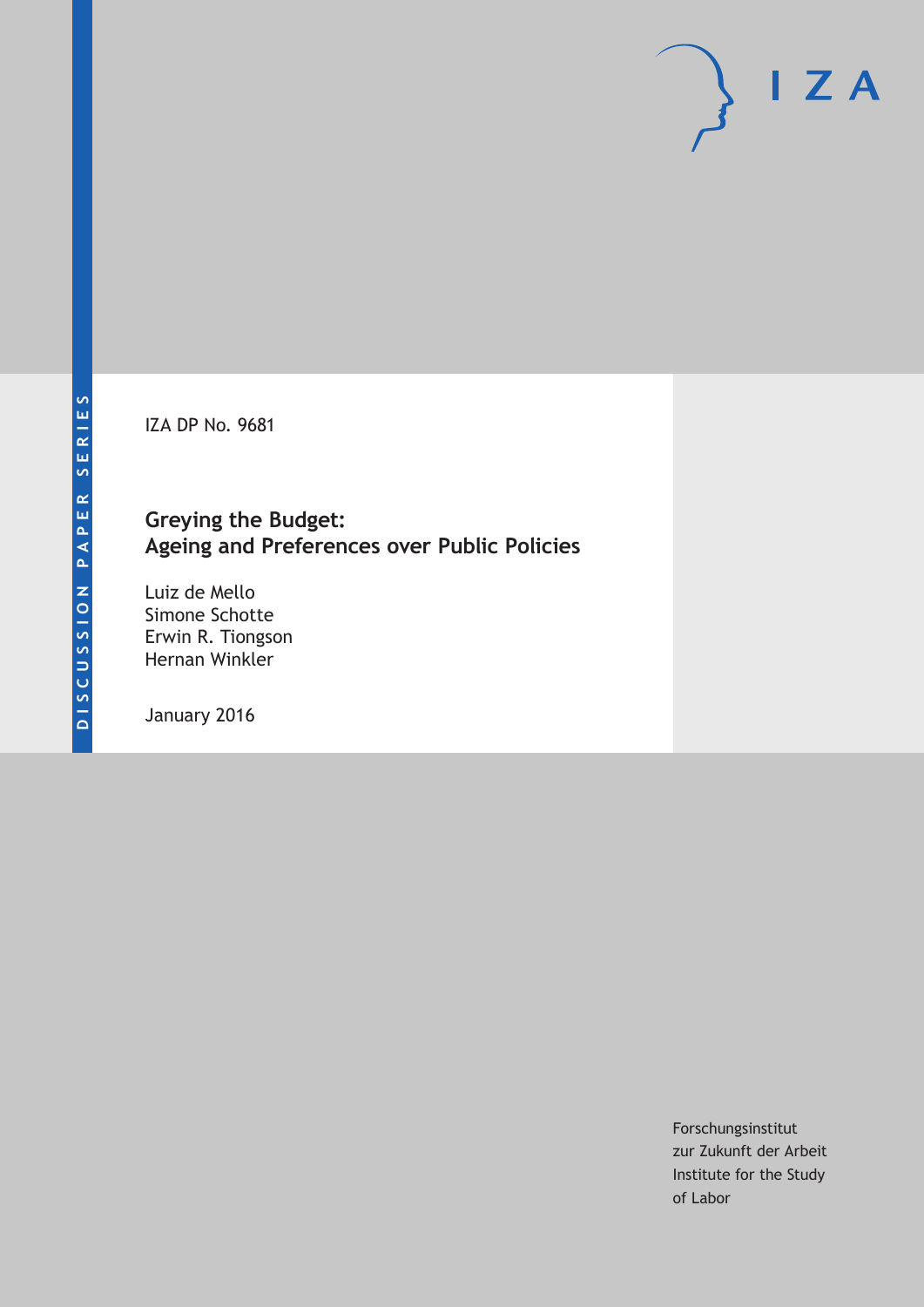# **Greying the Budget: Ageing and Preferences over Public Policies**

# **Luiz de Mello**  *OECD*

# **Simone Schotte**

*German Institute for Global and Area Studies* 

# **Erwin R. Tiongson**

*Georgetown University and IZA*

# **Hernan Winkler**

*World Bank* 

Discussion Paper No. 9681 January 2016

IZA

P.O. Box 7240 53072 Bonn **Germany** 

Phone: +49-228-3894-0 Fax: +49-228-3894-180 E-mail: iza@iza.org

Any opinions expressed here are those of the author(s) and not those of IZA. Research published in this series may include views on policy, but the institute itself takes no institutional policy positions. The IZA research network is committed to the IZA Guiding Principles of Research Integrity.

The Institute for the Study of Labor (IZA) in Bonn is a local and virtual international research center and a place of communication between science, politics and business. IZA is an independent nonprofit organization supported by Deutsche Post Foundation. The center is associated with the University of Bonn and offers a stimulating research environment through its international network, workshops and conferences, data service, project support, research visits and doctoral program. IZA engages in (i) original and internationally competitive research in all fields of labor economics, (ii) development of policy concepts, and (iii) dissemination of research results and concepts to the interested public.

IZA Discussion Papers often represent preliminary work and are circulated to encourage discussion. Citation of such a paper should account for its provisional character. A revised version may be available directly from the author.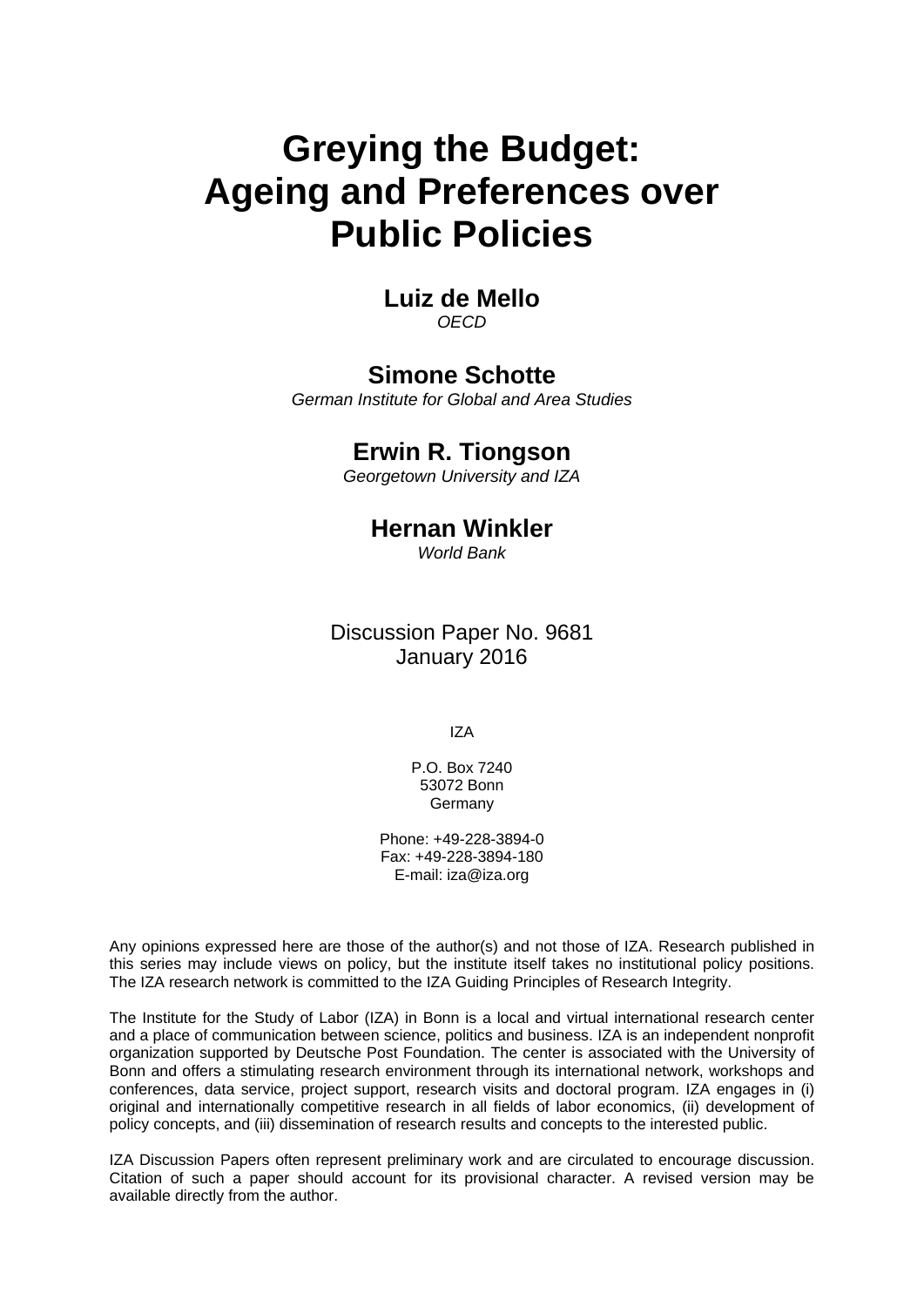IZA Discussion Paper No. 9681 January 2016

# **ABSTRACT**

# **Greying the Budget: Ageing and Preferences over Public Policies\***

This paper looks at how individual preferences for the allocation of government spending change along the life cycle. Using the Life in Transition Survey II for 34 countries of Europe and Central Asia, we find that older individuals are less likely to support a rise in government outlays on education and more likely to support increases in spending on pensions. These results are very similar across countries, and they do not change when using alternative model specifications, estimation methods and data sources. Using repeated cross‐sections, we control for cohort effects and confirm our main results. Our findings are consistent with a body of literature arguing that conflict across generations over the allocation of public expenditures may intensify in ageing economies.

JEL Classification: H3, H5, J14

Keywords: ageing, public spending, cohort effects

Corresponding author:

 $\overline{a}$ 

Erwin R. Tiongson Georgetown University 3700 O St NW Washington, DC 20057 USA E-mail: ert@georgetown.edu

<sup>\*</sup> The views reported in this paper are the authors' own and do not necessary reflect those of the Organizations they are affiliated with or their member countries. Two anonymous referees provided many useful comments.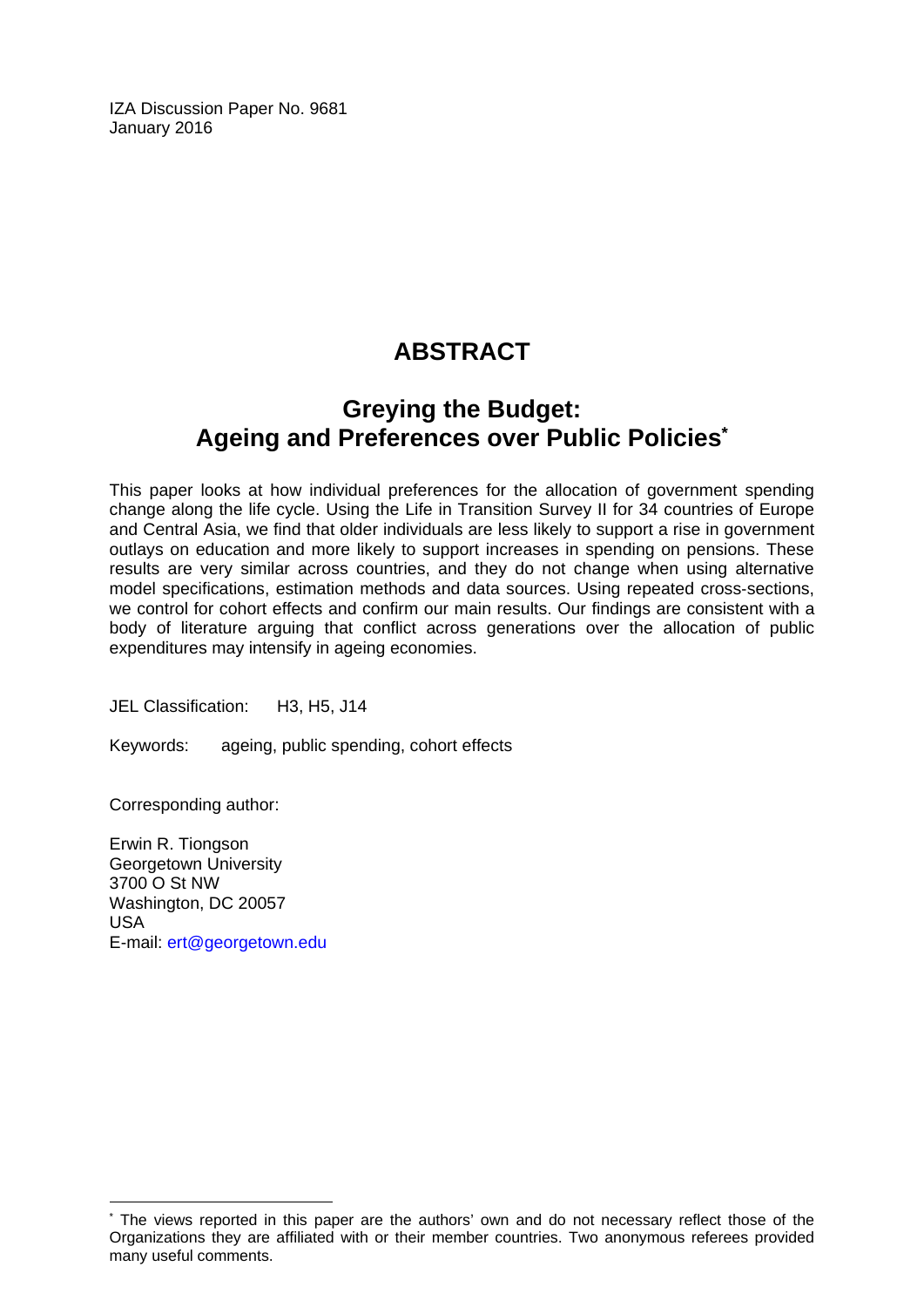#### **1. Introduction**

The countries of Europe and Central Asia are ageing rapidly. People aged at least 65 years now account for 12 percent of the population in those countries on average, against 6 percent in 1950, and this share is expected to reach 21 percent in 2050 (Bussolo et al, 2015). Those countries are early starters in a process that will eventually affect most parts of the world as they move through their demographic transitions. Population ageing has many implications for policy, for instance in terms of government expenditure, because individual preferences are translated through the political process into actual changes in the basket of public goods and services provided by government. To shed light on this issue, we investigate empirically whether individual preferences over policy changes over the life cycle.

The median voter theorem, as applied to the analysis of income redistribution and fiscal policy, provides useful guidance on this process by comparing how the benefits of provision, as well as their costs, are distributed among individuals.<sup>1</sup> The theory is particularly useful in linking the distribution of income in a society to the level of government spending on redistributive programs, such as transfers to households, while controlling for individual characteristics that shape preferences over government provision (de Mello and Tiongson, 2006; Keely, and Tan, 2008). The idea is that as societies grow unequal, the gap between mean and median incomes rises, creating an incentive for the voter with median income, who sets the agenda under majority voting, to push for higher government spending on redistributive programs. Under progressive taxation, the median voter benefits from an increment in redistributive spending, while its costs are borne by wealthier taxpayers. Empirical evidence indeed underscores the relevance of the median voter, as opposed to voters with incomes in other segments of the distribution, for describing local public service provision (Brunner and Ross, 2010).<sup>2</sup>

The theory also sheds light on how individual preferences over policy may change with age, given that the benefits and costs of provision of different services are likely to vary over the life cycle. For example, older individuals are the main beneficiaries of increases in government spending on pensions, whose

 $1$  See Larcinese (2007) for a brief review of different applications of the median voter theorem, including in the analysis of income redistribution and fiscal policy. See also Meltzer and Richard (1981) for an early example of the use of the median voter theorem to analyze the size of government.

<sup>&</sup>lt;sup>2</sup> Other non-income factors also matter, such as trust in government and ideology (Rudolph and Evans, 2005), gender and educational attainment, and labour market status, among others. For a survey, see for instance Alesina et al (2011). Stegmueller (2013) provides evidence that religious individuals are less likely to vote for more redistribution.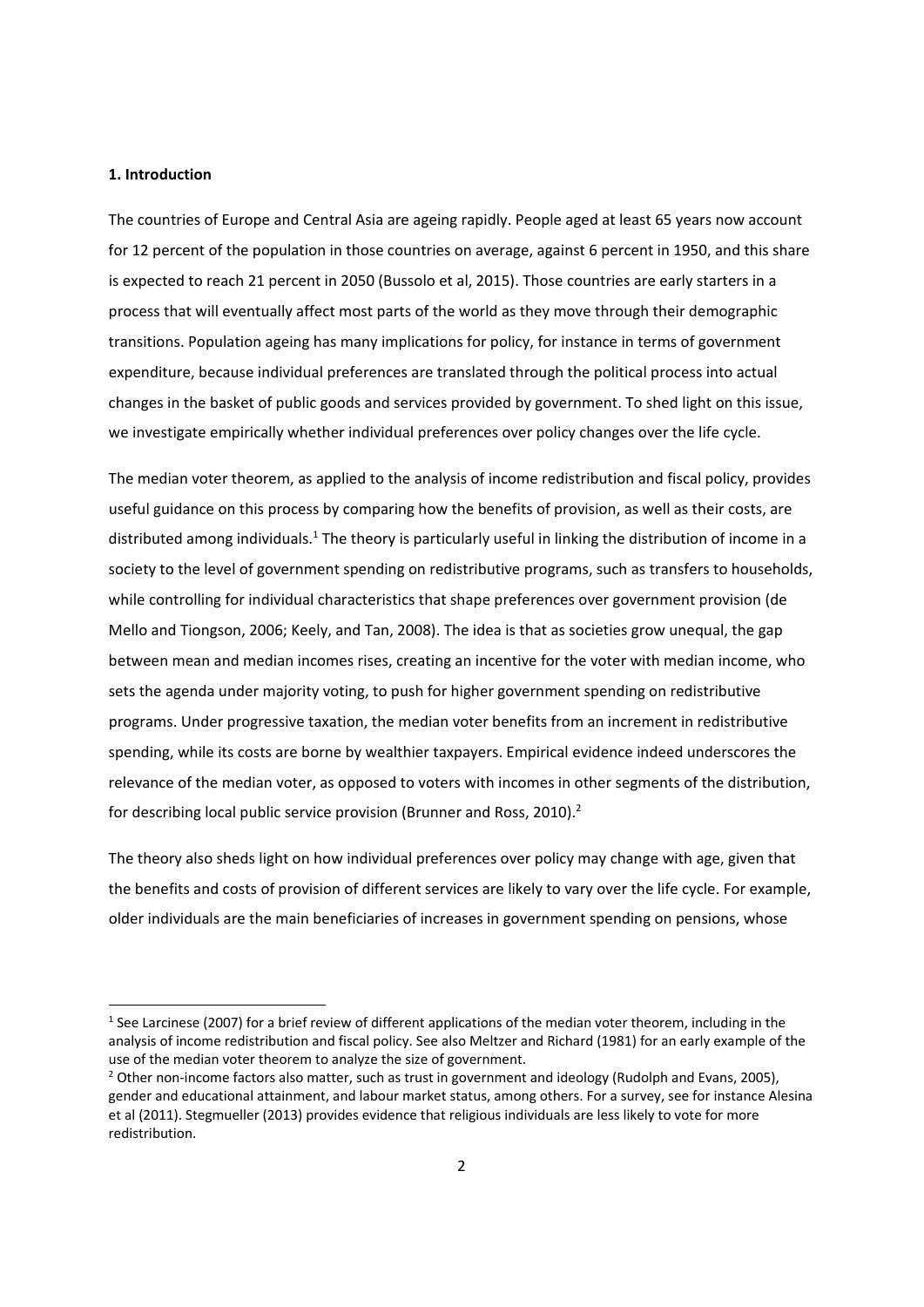provision costs are borne by the younger generation in a pay-as-you-go system.<sup>3</sup> The elderly are also likely to support an increase in government spending on healthcare, especially when the costs of provision can be financed through general taxation. On the other hand, support for higher spending on primary or secondary education is often stronger among the younger generations, who benefit from provision for their children. Cross-country evidence indeed highlights the importance of age as a key determinant of preferences over government provision (Busemeyer, Goerres and Weschle, 2009).

While it is difficult to assess the age-specific benefits and costs of different government programs, in the case of education, for example, a rising share of elders in the population can be argued to result in lower school funding and falling quality of education services ‐ a hypothesis known as the "grey peril". Studies based on median voter theory suggest that ageing creates an income effect that leads to lower spending on education but which is offset almost entirely by a price effect that militates in favor of higher spending per student (Fletcher and Kenny, 2008). Taken at face value, the empirical evidence provides little solace to policymakers who expect higher government spending on age-related issues to be compensated at least in part by lower spending on education as a result of population ageing.

Despite the usefulness of the median voter theorem as a benchmark, the literature also suggests that motivation other than self-interest may attenuate or amplify the impact of ageing on preferences over policy. As explained more fully below, preferences may be driven by altruism, the externalities produced by selected expenditure programs, and other factors. Furthermore, the link between ageing and preferences is mediated by electoral turnout; in other words, the preferences of older voters may be different from the preferences of non-voters.<sup>4</sup> The net impact of ageing on expenditure preferences is therefore an empirical question.

In this paper, we use data from the Life in Transition Survey II (LITS II), which was collected by the European Bank for Reconstruction and Development and the World Bank in late 2010. LITS II covers almost 39,000 households in 34 countries in Europe and the former Soviet Union. The dataset provides answers to questions on individuals' attitudes to policy, gauged in terms of their preferences for allocating government spending to a variety of programs, including healthcare, education, pensions and assistance to the poor, as well as standard individual characteristics that are known to affect

<sup>&</sup>lt;sup>3</sup> See Jaime-Castillo (2013) for evidence on attitudes and determinants of reform of pension systems in Europe based on Eurobarometer data.

<sup>4</sup> Although the relationship between turnout and redistribution has been previously studied (Larcinese, 2007), to the best of our knowledge this is the first attempt to link ageing, expenditure preferences and electoral turnout.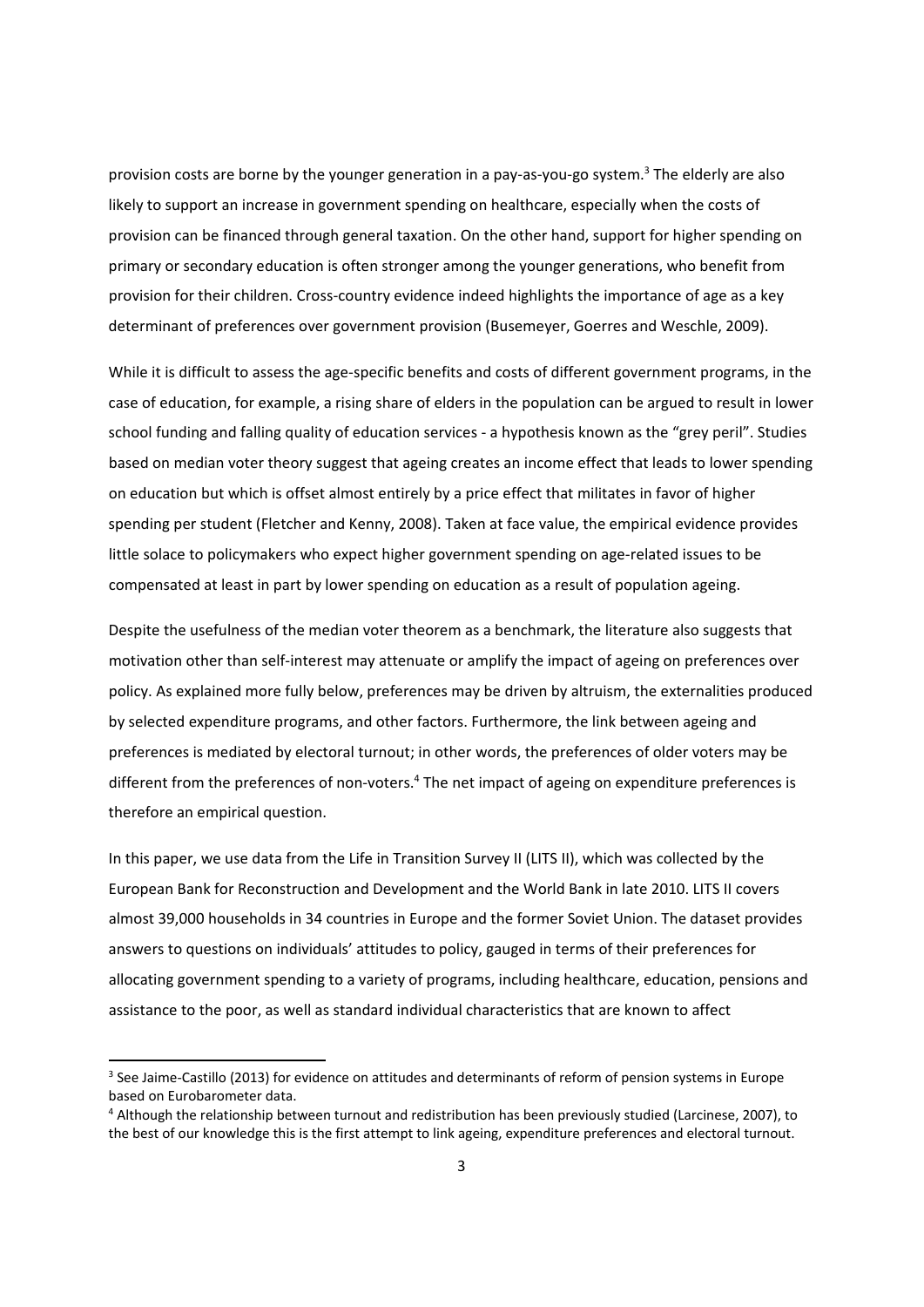preferences. We do not test the median voter theory per se but are interested in knowing how preferences over government spending on healthcare, education, pensions and transfers to poor households, which together account for the bulk of provision in advanced economies, change across age groups while controlling for other individual characteristics. Indeed, race, demographics, socio‐economic characteristics and gender are important determinants of attitudes towards redistribution and government spending on social welfare (Keely and Tan, 2008).

One of our main findings is that there is indeed a strong correlation between a person's age and his or her preferences over policy, which is in turn reflected in how governments allocate scarce budgetary resources to competing programs. In particular, and in line with previous literature, we find that older individuals have stronger preference for allocating additional government spending to healthcare and pensions, whereas younger people tend to support additional spending on education. These findings are also fairly homogeneous among the countries covered in LITS II.

Second, the effect of ageing on preferences over policy is shaped by participation in the political process. As before, we find that older people are less likely than their younger counterparts to support an increase in government spending on education. In addition, older people who do not vote are even less supportive of raising spending on education than older people who do vote. The same is true for pensions: the positive relationship between age and support for increasing spending on pensions is less pronounced among people who vote than among non‐voters. In other words, preferences over policy tend to be more nuanced among voters than among non‐voters of different age groups.

Third, these findings are fairly homogeneous across countries and do not seem to be solely driven by cohort effects, a hypothesis that we tested using annual waves of Eurobarometer data between 2004 and 2011. In other words, the fact that older people are more (less) likely to support increases in spending on pensions (education) is not driven by a generational change, but by individuals changing their preferences as they grow older. In contrast, the fact that preferences over spending on healthcare or housing vary by age seems to be highly driven by cohort effects rather than along the life cycle.

The paper is organized as follows. The next section reviews the main findings in the literature on the associations between age and preferences over government spending. Section 3 describes the dataset, the estimation strategy, the main empirical findings and robustness checks. Section 4 concludes.

4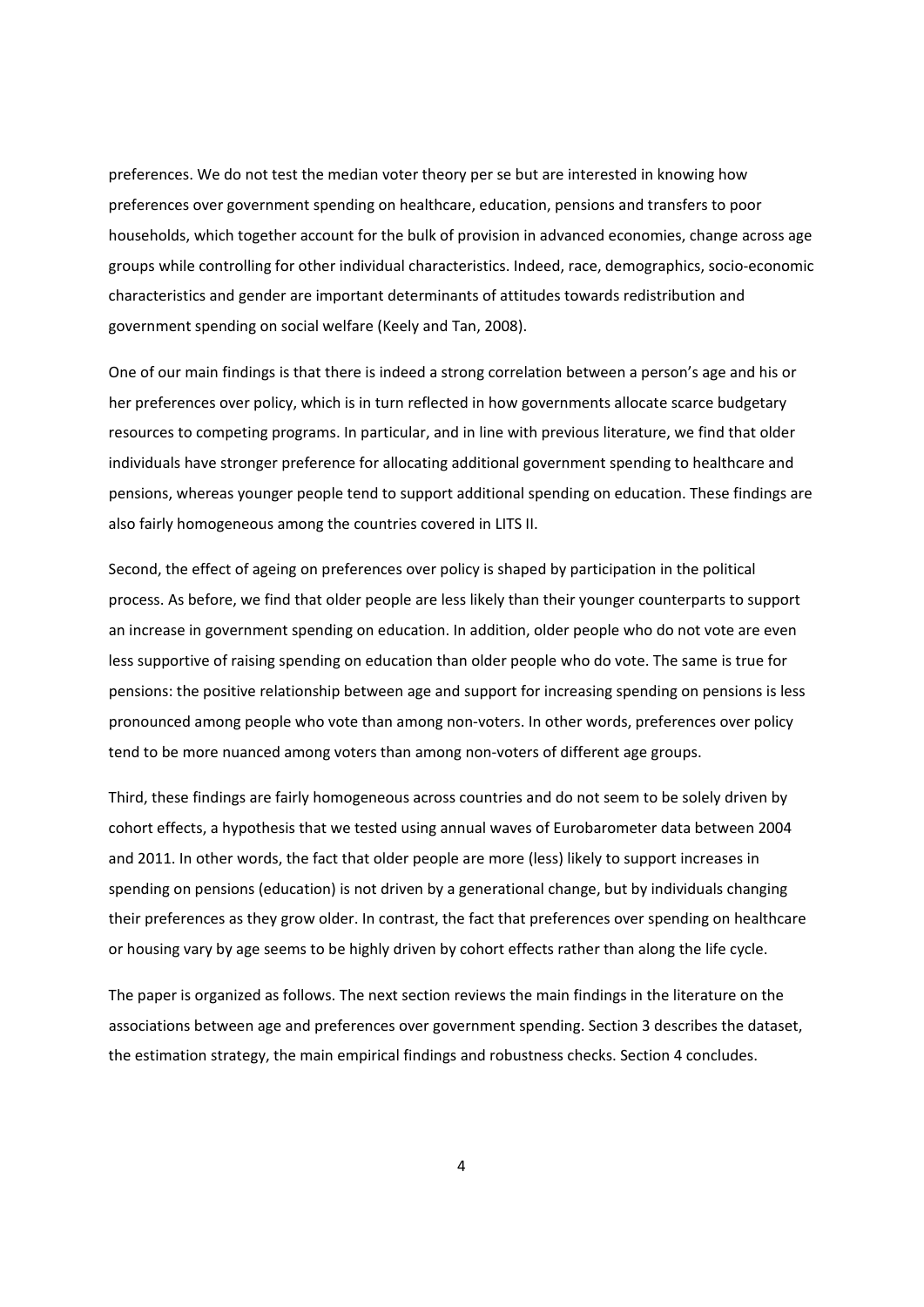#### **2. A review of the literature**

Population ageing could bring about a dramatic change in the level and composition of government spending. If the elderly have selfish preferences they are likely to support an increase in government pensions financed by their younger peers in a pay‐as‐you‐go system. Likewise, since a large share of healthcare consumption occurs during the last years of life (see, for example, Dormont, Grignon and Huber, 2006; de Mello and Tiongson, 2009), the elderly are also likely to support increases in government spending on health and long‐term care, especially when the additional costs can be financed through general taxation. On the other hand, younger people tend to support increases in government spending on primary and secondary education, as well as on climate change adaptation and mitigation programs, since they are more likely than the older generations to reap the expected benefits of these policies.

Despite the usefulness of median voter theory as a benchmark, self-interest may not be the key driver of preferences over policy. For example, the elderly may have altruistic preferences towards the younger and/or future generations. They may also benefit from externalities associated with higher spending on programs that benefit their younger peers (for instance, if higher spending on education reduces crime rates and raises real estate values). Similarly, as noted by Fullerton and Dixon (2010), the middle‐aged may support increases in government spending on old-age pensions to help ease their burden of caring for their parents. In addition, median voter theory assumes one-dimensionality, whereas the policy space may be multi-dimensional and involve trade-offs among several programs, as is the case in this paper.

There is a large body of literature on the effects of age on preferences towards the allocation of government spending. Cross‐country studies tend to show that population ageing is *not* associated with rising government expenditure on pensions and healthcare. For example, Breyer and Craig (1997) and Tepe and Vanhuysse (2010) find that median age is positively but not significantly correlated with the level of benefits per pensioner. Using data covering a larger set of countries and time horizons, Hollanders and Koster (2011) also find that ageing is not associated with higher expenditure on pensions and healthcare. However, within countries, the results are mixed. Evidence for the United States shows that a higher share of elderly residents in a state or school district is indeed associated with lower spending on education (see Poterba, 1997; Fletcher and Kenny, 2008; and Harris, Evans and Schwab, 2011). In contrast, a larger share of elderly residents at the district level in Korea is associated with higher school subsidies, which may be due to the elderly seeking to improve property values (Go, 2015).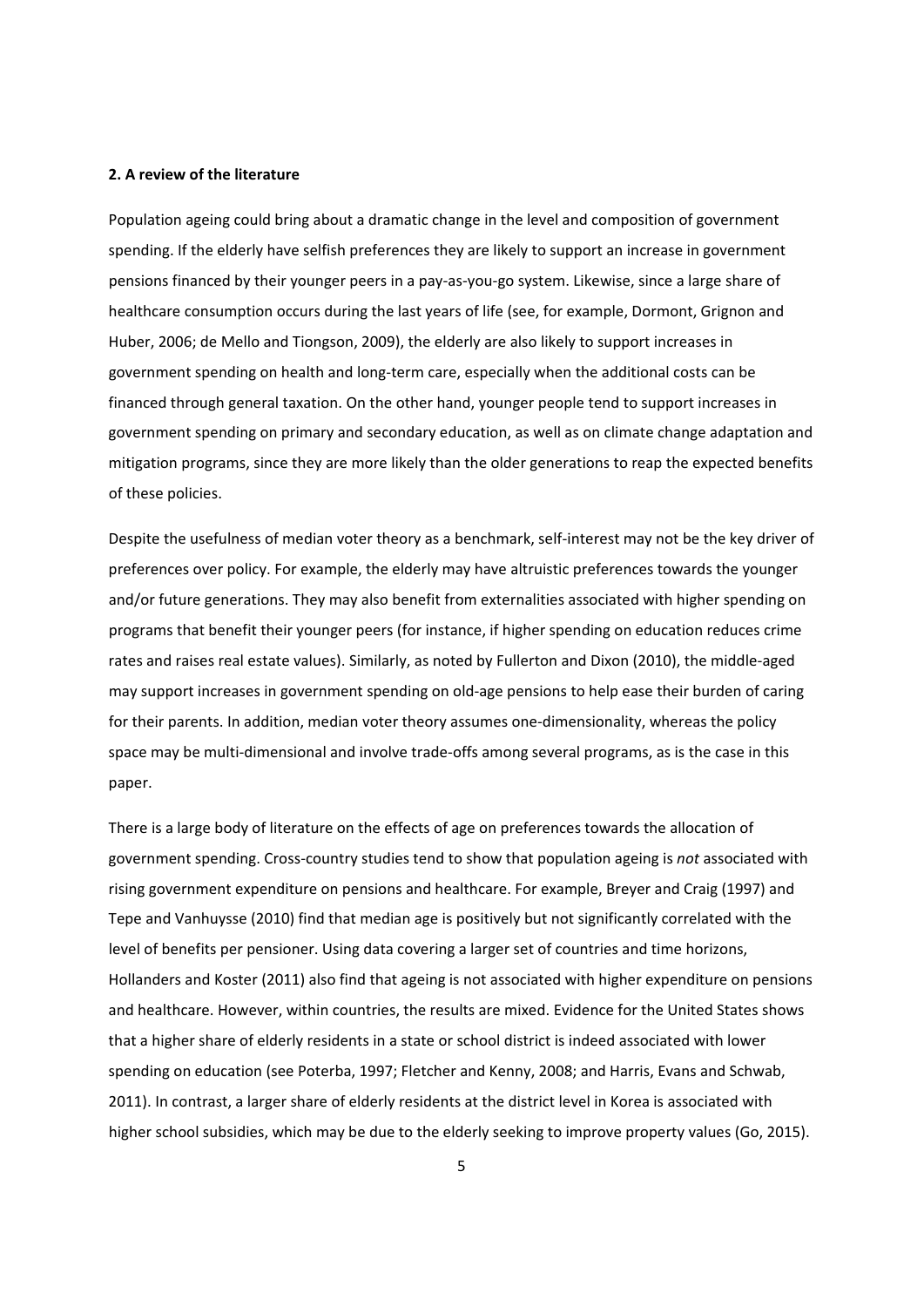In Norway, altruism plays a role at the local government level but mostly by increasing support for education among the middle‐aged who have children, rather than through stronger support for old‐age care among the middle aged who have elderly parents (Rattsø and Sørensen, 2010).

Our paper is closer in nature to a second strand of literature that focuses on subjective preferences for the allocation of public spending, rather than on actual outcomes.<sup>5</sup> Busemeyer, Goerres and Weschle (2009) provide a thorough review of the literature and report mixed empirical findings on the effects of ageing on overall welfare spending, probably as a result of aggregation effects. The authors focus on OECD countries and contribute to the literature by analyzing different components of welfare spending and by focusing on the total population, rather than just the labor force. They find significant differences in preferences for redistribution across age groups, particularly for education and pensions, although the strength of these age‐related differences varies across countries.

The literature also highlights the importance of cohort, in addition to time, effects. Fullerton and Dixon (2010) use data for the United States and look at three spending categories (healthcare, education and social security) over a long time span (1984–2008). They find evidence in support of the "grey peril" hypothesis for education, although their results are mixed for pensions and healthcare. Our paper is closely related to Sorensen (2013), who uses repeated cross‐sections for 22 countries and find that when time and cohort effects are taken into account, elderly people prefer lower (higher) spending on education (healthcare and pensions). These life‐cycle effects vary considerably across countries, but they are generally quite small. One limitation of the data used by Sorensen (2013) is that the alternatives available in the questionnaire for additional government expenditure are not mutually exclusive. In other words, individuals can choose to increase or decrease expenditure in all categories. In contrast, in a more realistic scenario individuals would be faced with trade‐offs, so that increasing expenditure in one category would require offsets in others.

Against this background, our paper makes three contributions to the literature. First, it tests the "grey peril" hypothesis for a larger set of countries. Using data from LITS II, we use comparable data for 34 economies, mostly developing ones. This is important, as most papers in the literature focus on advanced economies. Second, even though Sorensen (2013) allows for age and cohort effects, we use two different surveys where individuals are asked to rank mutually exclusive alternatives and are

<sup>5</sup> There is of course a large literature showing how individual preferences do not necessarily translate into actual policy. See for example Gilens and Page (2015) for a recent example.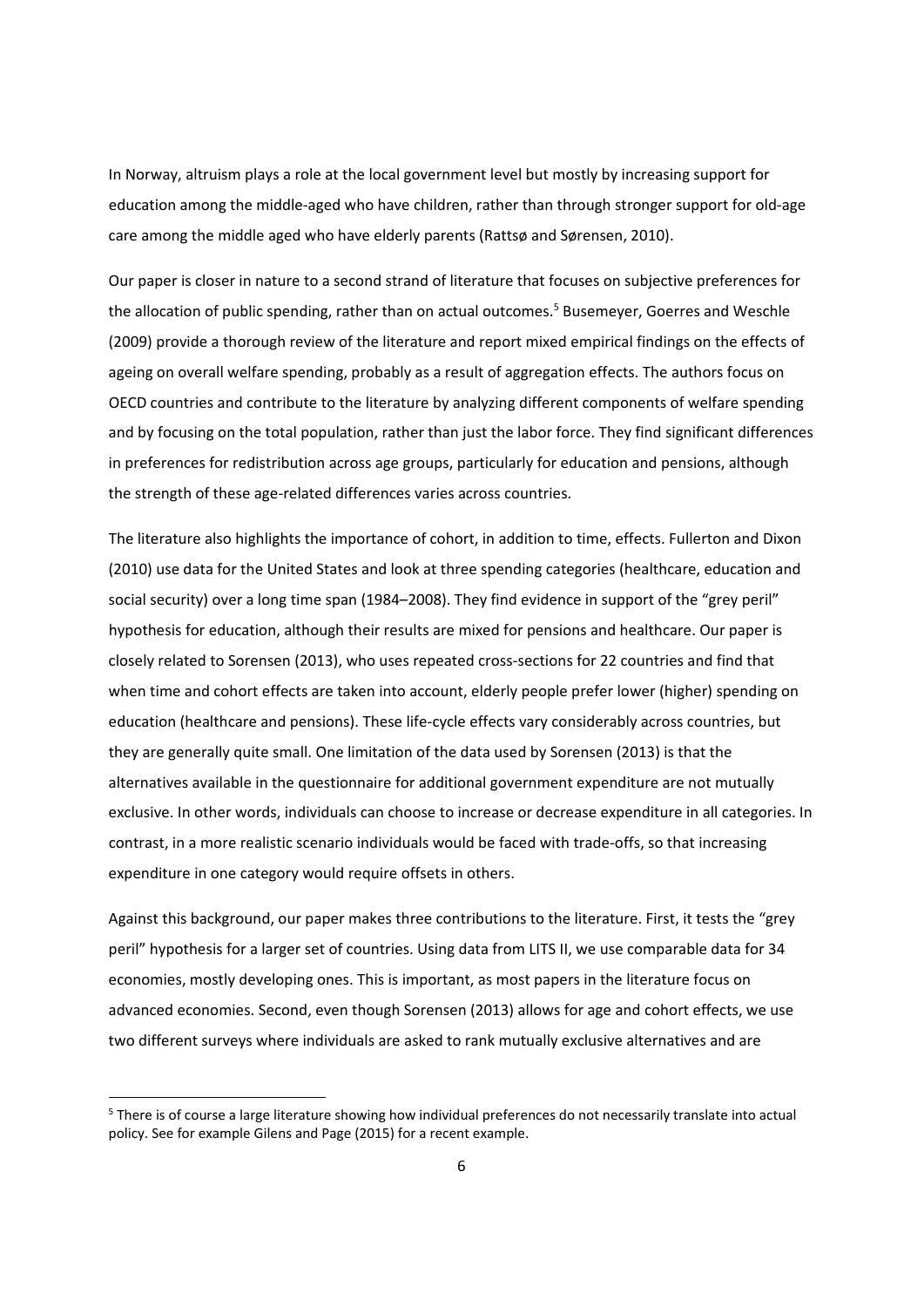therefore face with explicit policy trade-offs.<sup>6</sup> Third, we account for participation in the political process as a mediating factor in the relationship between ageing and expenditure preferences. Larcinese (2007) provides compelling evidence that voter turnout affects redistributive preferences overall, but the possible effects of ageing on spending preferences remains an empirical question.

#### **3. Data and Empirical Analysis**

#### **3.1. The Dataset and Descriptive Statistics**

This paper uses data from the Life in Transition Survey II (LITS II), collected by the European Bank for Reconstruction and Development and the World Bank in late 2010. Almost 39,000 respondents in 34 countries were asked questions about their preferences over government policy, their subjective wellbeing and their reactions to economic and political change. The Survey covers countries in Eastern Europe and the former Soviet Union, as well as in Western Europe. Table A1 in the Appendix lists the countries included in the Survey and the number of observations in each country.

We measure individual preferences over policy on the basis of responses to the following question: "*In your opinion, which of these fields should be the first and second priorities for extra government spending? Education, Healthcare, Housing, Pensions, Assisting the Poor, Environment (including water quality), Public infrastructure, Other."* We focus on the policy areas that have been selected as first or second-highest priority for government intervention.

Preliminary analysis of the data shows how preferences over policy change with age and across countries. First, healthcare is the top policy priority area for LITS II respondents, and education, pensions and assistance to the poor are also listed as important priorities (Table 1). These four policy categories will therefore be the focus of our analysis. Second, support for additional government spending on education is high, but it falls with age, where the converse is true for pensions (Figure 1). Third, support for assisting the poor is consistently higher among countries in the Balkans than in the other regions covered in LITS II. Finally, increasing government expenditures for environmental purposes receives the least support in every region, although it is slightly higher among countries in Western Europe.

These findings confirm a strong correlation between changes in the demographic structure of the population and preferences over policy. But, if voting patterns also vary with age, the effect of ageing on

 $6$  This is a significant improvement over the existing literature though of course it still does not provide a list of all possible spending programs, including defense.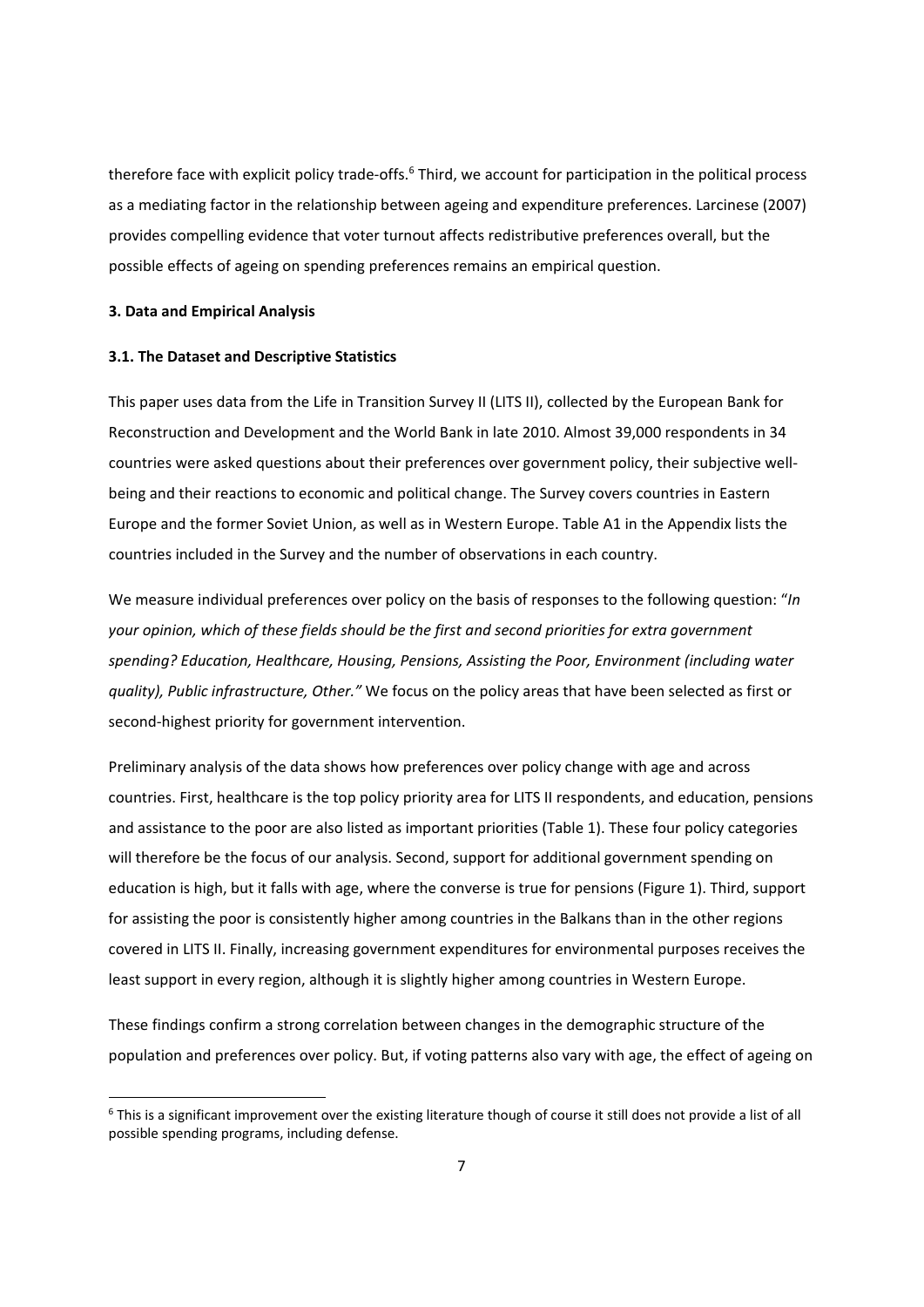the policy agenda might be strengthened if older people are also more likely to vote. The LITS II dataset allows us to shed light on this issue too: it appears that the share of voters who participated in the last election, including at the local, parliamentary or presidential levels, increases with age and plateaus at around age 60 (Figure 2). Voting patterns are very similar across regions, although the share of voters seems to be slightly lower among the new member States of the European Union.

#### **3.2. Econometric Model**

The preliminary evidence analyzed above suggests that support for increasing expenditure in certain areas changes with age. However, this pattern could be driven by ageing itself or by other factors that also change throughout the life cycle. For example, if older people earn more than younger people, they might be more likely to use private than public services and may therefore be less likely to support increasing public spending in areas that will not benefit them directly. Under progressive taxation, older people may also be unlikely to support the allocation of additional spending to areas from which they would derive no or limited benefit, while also being likely to bear the brunt of the additional tax burden needed to finance additional spending. To deal with these issues, we estimate the effect of ageing on preferences over policy while controlling for other observable individual characteristics.

We assume that individual *i* supports the allocation of additional government spending to area *S* if the latent variable  $v^*$  is greater than zero:

$$
S_i = 1
$$
 if  $y_i^* = \alpha_0 + \sum_{a}^{A} \alpha_a a g e_{a,i} + \sum_{k}^{K} \beta_k X_{k,i} + \varepsilon_i > 0$ 

Latent variable  $y^*$  can be thought of as the level of utility that the individual derives from supporting a given policy, which depends on his or her age, a set of individual traits  $X_i$  and an error term  $\varepsilon_i$ . If  $\varepsilon_i$  is normally distributed, then the probability of supporting S can be estimated using the following Probit model:

$$
P(S_i = 1 | age_{a,i}, X_i) = \Phi(\alpha_0 + \sum_a^A \alpha_a a g e_{a,i} + \sum_k^K \beta_k X_{k,i})
$$
(1)

The set of covariates  $X_i$  includes household per capita consumption, gender, marital status, number of children, educational dummy variables, employment status and country dummy variables. The *age* dummy variables are defined for the following age groups: 25 to 34 years, 35 to 44 years, 45 to 54 years and older than 54 years (the omitted category is 18 to 24 years). Our main interest is on the coefficient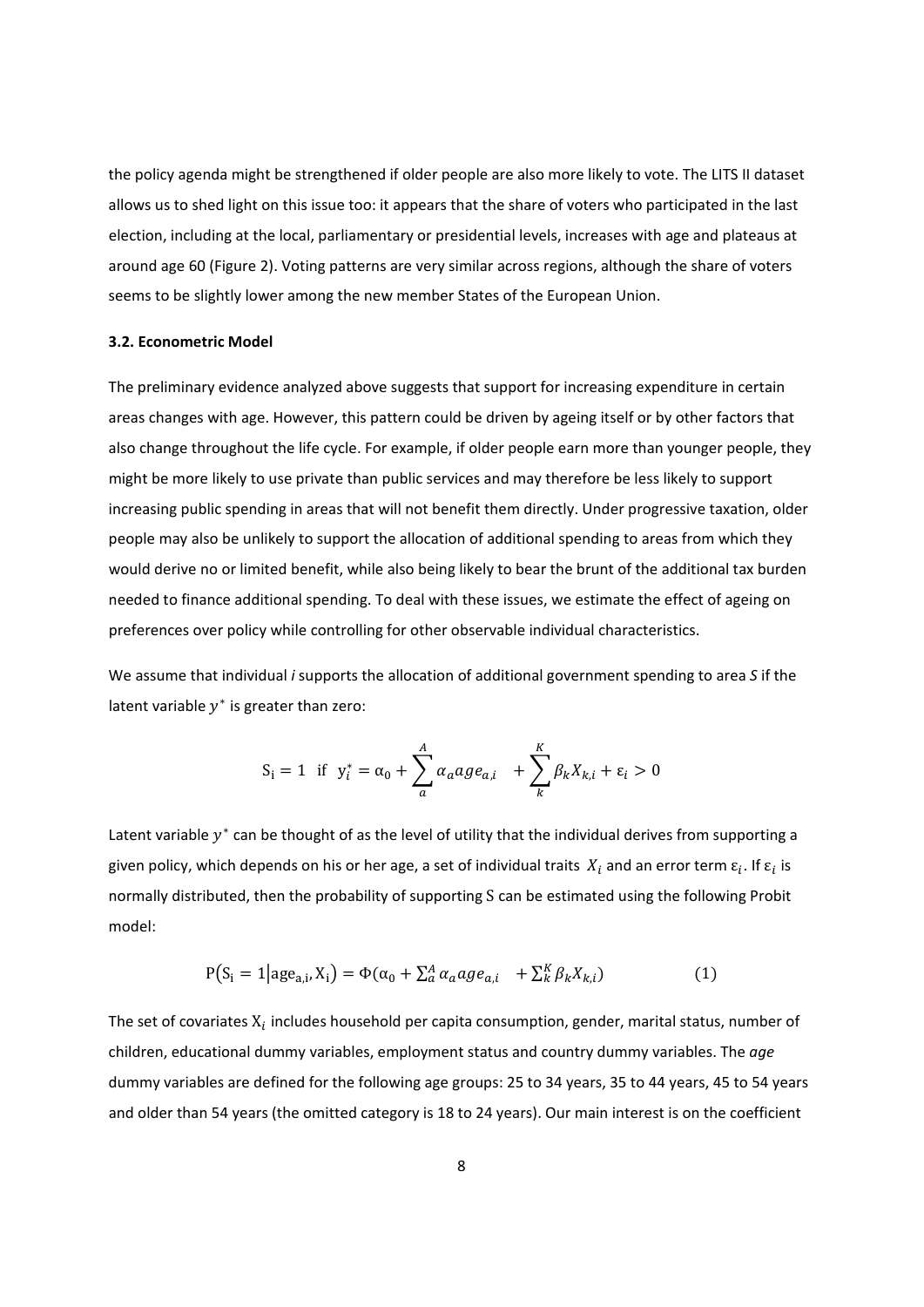associated with the oldest age group. We chose 54 years as the upper age bound for this group so as to have a high enough number of observations in the oldest age bracket to obtain precise estimates.<sup>7</sup>

Inclusion of country effects in the estimating equation is particularly important. On the basis of the raw data, there appears to be some homogeneity in the effects of ageing on preferences over policy across countries (see Figure 1). However, specific features of government programs, such as entitlement criteria and benefit generosity, are likely to vary across countries and affect the incidence of the associated benefits and costs of provision, which affect individual preferences in different countries.

#### **3.3. Empirical Results**

The estimated coefficients of equation (1), reported in Table 2, confirm the negative (positive) correlation between age and support for allocating additional government spending to education (healthcare and pensions). More specifically, the first column indicates that individuals older than 54 years are 18.3 percent less likely than their peers younger than 25 years to claim that education is a priority for additional government expenditure. The fifth column shows that individuals in the oldest age bracket are 30 percent more likely than the youngest group to report that pensions should be a priority for additional government expenditure. The empirical analysis also shows that older people (those in the highest age group) are 3.7 percent less likely to support an increase in government assistance to the poor when compared to their peers in the youngest age group.

The sign of the estimated coefficient on age is robust to the inclusion of covariates, although its magnitude is slightly lower – except for *Assisting the Poor*, whose magnitude becomes larger – suggesting that life cycle factors, such as number of children and marital status, as well as educational attainment, employment status and income (measured by consumption), are indeed correlated with policy preferences. For example, individuals with children are more likely to support an increase in public spending on education and less likely to support increases in spending on healthcare and pensions. More educated people are more supportive of increases in spending on education and healthcare and less supportive of increases in spending on pensions and assistance to the poor. Paid workers are more likely to support higher spending on education and less likely to support increasing expenditure on pensions or assistance to the poor. Richer individuals are more likely to support hiking education spending but are less likely to support increasing expenditure on assistance to the poor.

<sup>7</sup> Table A1 in the Appendix displays the number of individuals older than 54 and older than 64 in LITS II.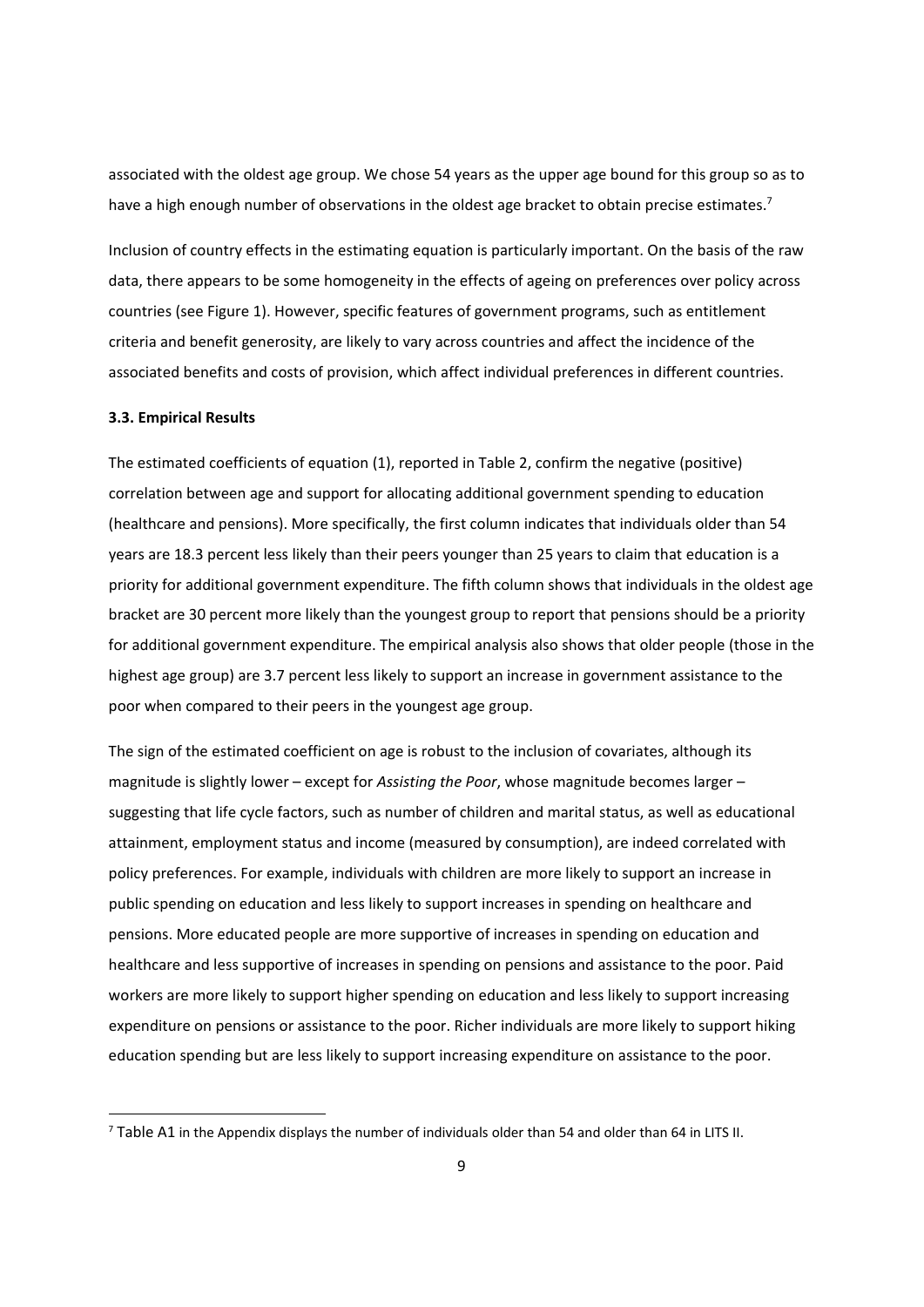Individuals affiliated with a political party are more likely to support increasing expenditure on healthcare and lowering expenditure on pensions. Former members of the Communist Party are 20 percent more likely than others to support additional spending on healthcare. Membership in a religious organization is not correlated with policy preferences.

These findings are fairly homogenous across the countries covered in LITS II. Figure 3 shows the estimated coefficients associated with the age dummy variable "Older than 54 years". In every country included in the sample (except for France), older individuals are less (more) likely to support increases in government expenditure on education (pensions). Accordingly, older individuals are more (less) likely to support increases in government spending on healthcare (assisting the poor) in almost every country, but the coefficients are mostly not statistically different from zero.

Table A2 shows the estimation results using a different definition of the dependent variable. In particular, we consider only the first (instead of the first and second) priority for government expenditure. The results shows that even though the point estimates are different in some cases, the signs and magnitudes of the age coefficients are very similar to those reported in Table 2. In other words, the results are not sensitive to this alternative definition of the dependent variable.

Based on the link between ageing and preferences over policy, the next step is to assess the potential for translating these preferences into actual policy through participation of different age groups in the political process. Because participation in elections tends to increase with age, as seems to be the case on the basis of the raw data, the preferences of older individuals are more likely to be reflected in policymaking than those of their younger peers. To shed more light on this possibility, we interacted the age dummy with an indicator of participation in elections. The indicator is defined as a 0‐1 variable to identify the individuals surveyed in LITS II who have voted in the latest election.

The results, reported in Table 3, confirm the previous findings but also suggest that individual preferences over policy are more similar across age groups for individuals who vote than for those who do not. As before, the estimated coefficients show that older people are less likely to support increasing government spending on education. However, older people who do not vote are even less supportive of raising education expenditure than older people who do vote. The same pattern holds for pensions: the positive relationship between ageing and support for increasing spending on pensions is less pronounced among people who vote than among non‐voters. In other words, while an ageing society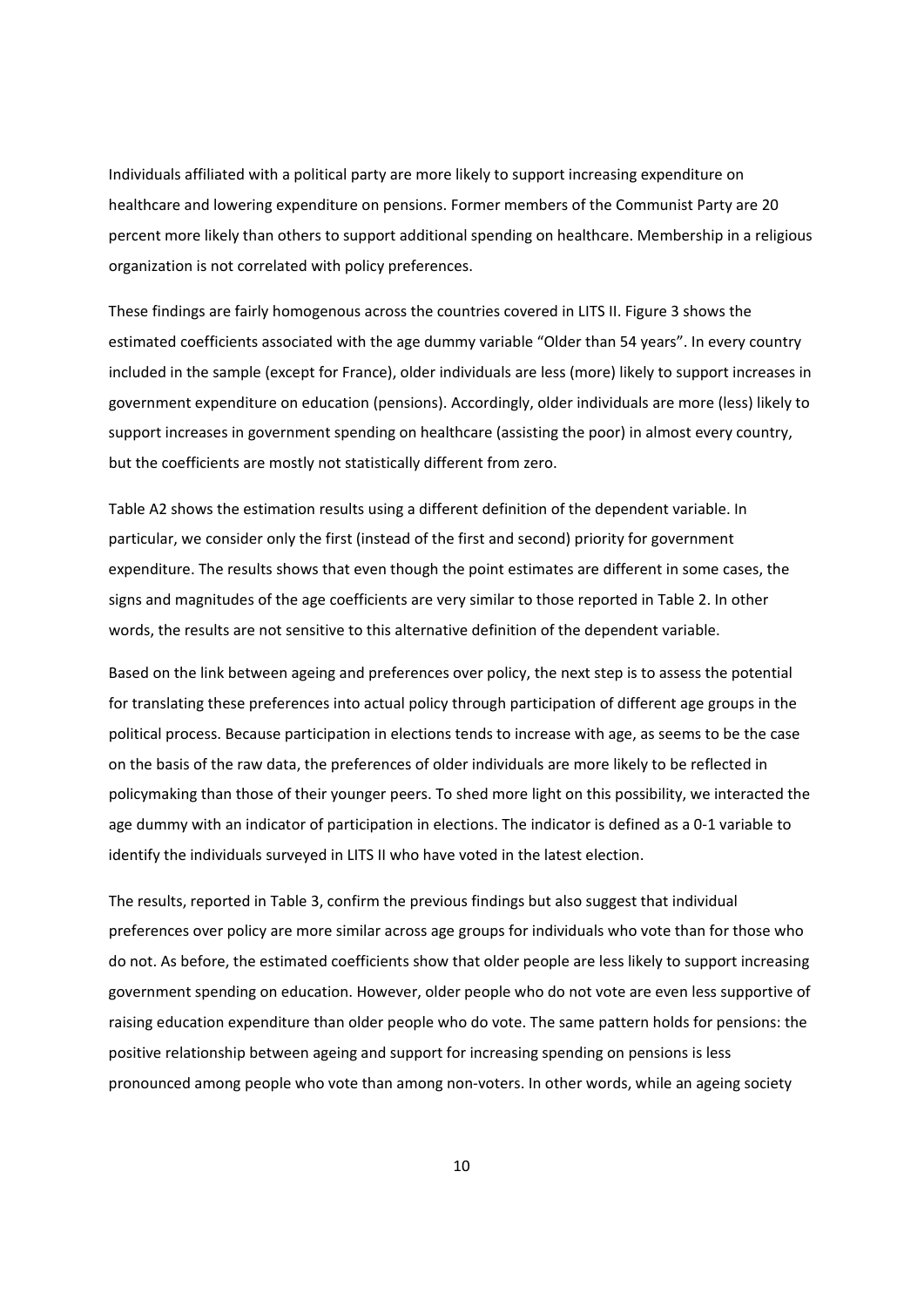might be less (more) supportive of increasing government expenditures on education (pensions), these changes in preferences are smaller among those who actually participate in the electoral process.

Table 4 displays the average characteristics of voters and non-voters by age to shed light on why voters display more similar preferences across age groups than non‐voters. First, the results show that voters are more likely to have children and to be married than non-voters in each age group. They are also more likely to be college graduates and to be employed. Finally, voters are more likely than non‐voters to be affiliated with religious and political organizations and to be former members of communist parties. On the basis of these characteristics, it could be argued that because they are better educated and more likely to be affiliated with religious and political organizations voters have preferences over policy that are better informed and more strongly shaped by societal rather than subjective considerations than non-voters, regardless of their age.<sup>8</sup> Purely life cycle-related considerations may therefore play a less prominent role in shaping preferences over policy among voters than among nonvoters.

#### *Robustness Check 1: Correlation across Policies*

Preferences over government expenditure are likely to be correlated across policy areas, and therefore so are the error terms across the discrete choice models. If this is indeed the case, estimating a multiequation model that explicitly takes this correlation into account would improve the efficiency of the estimates. To be sure, we estimated a bivariate Probit model incorporating preferences over increases in government expenditure on education and pensions. Table 5 reports the empirical findings, as well as the parameter estimates of standard Probit equations for both education and pensions. The estimated correlation coefficient is ‐0.66 and statistically different from zero, suggesting that preferences are indeed correlated. However, this does not seem to affect the coefficients associated with age, which are very similar across model specifications and show that older individuals are less (more) likely to support raising expenditure on education (pensions).

<sup>&</sup>lt;sup>8</sup> This is consistent with the literature on turnout over the last three decades indicating that voters tend to be richer and more educated. See Larcinese (2007) for empirical evidence, as well as the early findings of Wolfinger and Rosenstone (1980) and Lijphart (1997). In fact, both older and younger voters alike are richer than their non‐ voter counterparts.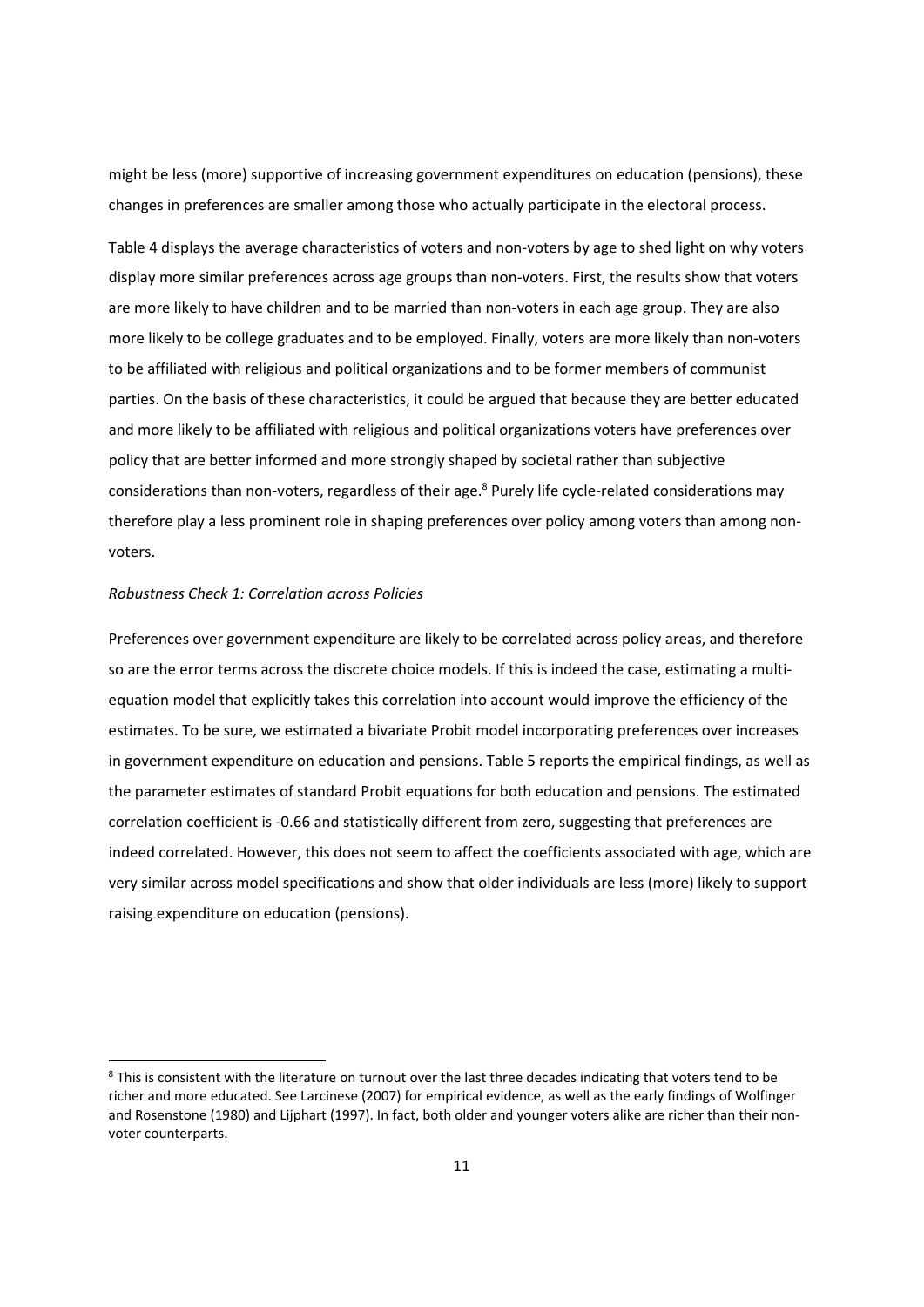#### *Robustness Check 2: Cohort Effects*

Preferences over policy might change not only with age but also across cohorts. For example, if younger generations are more supportive of increases in government spending on the environment, they may also be more supportive of these policies when they grow old than the current generation of old individuals. In other words, the age patterns that emerge in a cross-sectional survey could be a mix of both life cycle effects and preferences changing across generations.

Empirical evidence underscores the importance of controlling for age or cohort effects. To our knowledge, the only paper that attempts to disentangle age, cohort and time effects in attitudes towards public spending priorities in European economies is Sorensen (2013). Using data from the International Social Survey Program (ISSP) – which comprises four repeated cross‐sectional sample surveys for the years 1985, 1990, 1996 and 2006 covering 22 countries, 16 of them in Europe – the author finds that people do shift their public spending priorities over the life cycle, but not by as much as cross‐sectional age comparisons would suggest. In particular, older people tend to be less (more) supportive of an increase (decrease) of government expenditure on education (pensions) than their younger peers. However, controlling for cohort effects significantly reduces, but not entirely eliminates, these age patterns. As mentioned in the literature review section above, one limitation of the data used by Sorensen (2013) is that the alternatives available in the questionnaire for additional government expenditure are not mutually exclusive.

To disentangle cohorts and age effects we need a panel dataset covering a sufficiently long time period or a pseudo‐panel of repeated cross‐sectional data that would allow us to follow the same individuals or group of individuals over time. As far as we know, the best dataset to meet these requirements is Eurobarometer, from which we use repeated cross‐sections with annual frequency between 2004 and 2013 for 27 European countries.<sup>9</sup> An advantage of this dataset is that it allows us to study perceptions towards a broader set of issues. The Eurobarometer survey includes the question "*What do you think are the two most important issues facing (OUR COUNTRY) at the moment?*", and respondents can choose within a set of 16 mutually exclusive categories. Figure 5 shows the average results for the top choices,10 which includes general contextual considerations, such as unemployment, the economic

<sup>&</sup>lt;sup>9</sup> The group of countries includes Netherlands, Germany, Italy, Luxembourg, Denmark, Ireland, Great Britain, Greece, Spain, Portugal, Finland, Sweden, Austria, Cyprus, Czech Republic, Estonia, Hungary, Latvia, Lithuania, Malta, Poland, Slovakia, Slovenia, Bulgaria, Romania, Turkey and Croatia.

<sup>&</sup>lt;sup>10</sup> Other categories include Public Transportation, Defense, Foreign Affairs, Others, Don't know.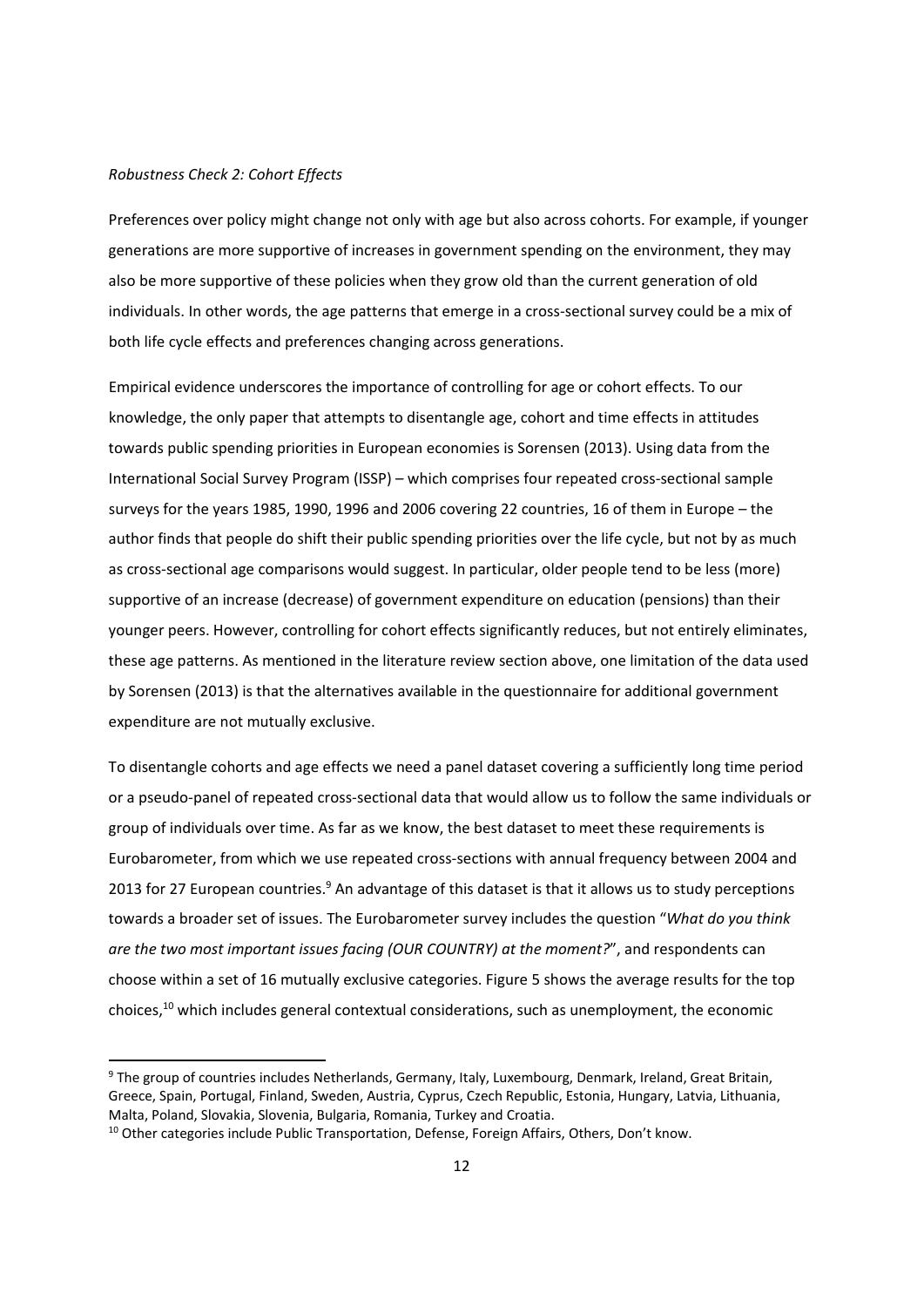situation and prices, followed by more specific subject areas, such as crime, healthcare, pensions and immigration. While this question does not specifically try to gauge preferences regarding the allocation of government expenditure, it does provide a snapshot of the main concerns among the residents of Europe.

We stack the surveys for all years and countries and estimate the following specification of equation (1):

$$
P(S_{i,t} = 1 | age_{a,i,t}, cohort_{c,i,t}, year_{y,i,t}, X_{I,t}) = \Phi(\alpha_0 + \sum_a^A \alpha_a age_{a,i,t} + \sum_c^C \beta_c cohort_{c,i,t} + \sum_a^V \gamma_y year_{y,i,t} + \sum_k^K \beta_k X_{k,i,t})
$$
 (2)

In addition to the variables of equation (1), we control for cohort of birth and survey year. We consider twelve 5‐year‐of‐birth groups, starting with those born between 1925 and 1929, and moving on to those born between 1980 and 1984. There is a large literature regarding the identification of age, cohort and time effects (see Schulhofer-Wohl, 2013; and McKenzie, 2006). A well-known challenge in this literature is that such effects cannot be identified without making specific assumptions, since they are perfectly collinear. We follow Deaton and Paxson (1994) and implement the normalization of time effects by assuming that trends are only captured by cohort effects, so that the time effects are orthogonal to a time trend.

Table 6 displays the estimates of equation (2) without controlling for cohort effects, and Table 7 displays the estimates including cohort dummy variables. To facilitate the description of the results, Figure 5 shows the estimated coefficients of a specification that introduces age and cohorts in a linear form. The results are consistent with those reported in Table 6 and Table 7. The left panel shows that, consistent with the findings that emerged from using the cross-sectional data of LITS II, older people are more likely to consider pensions and healthcare as policy priorities, while being less likely to consider education as a top priority. The results also suggest that fighting crime is another important concern for the older residents of Europe. Finally, inflation, taxation, housing and unemployment seem less of a concern among older individuals.

The right panel of Figure 5 shows that, once we control for year of birth, the estimates become less precise, possibly due to the strong correlation between age and cohort. However, the age patterns regarding preferences for education and pensions do not change and remain statistically significant; that is, individuals are more (less) likely to consider pensions (education) as a policy priority as they become older, and this is not driven by a cohort effect. Fighting crime also becomes a more important policy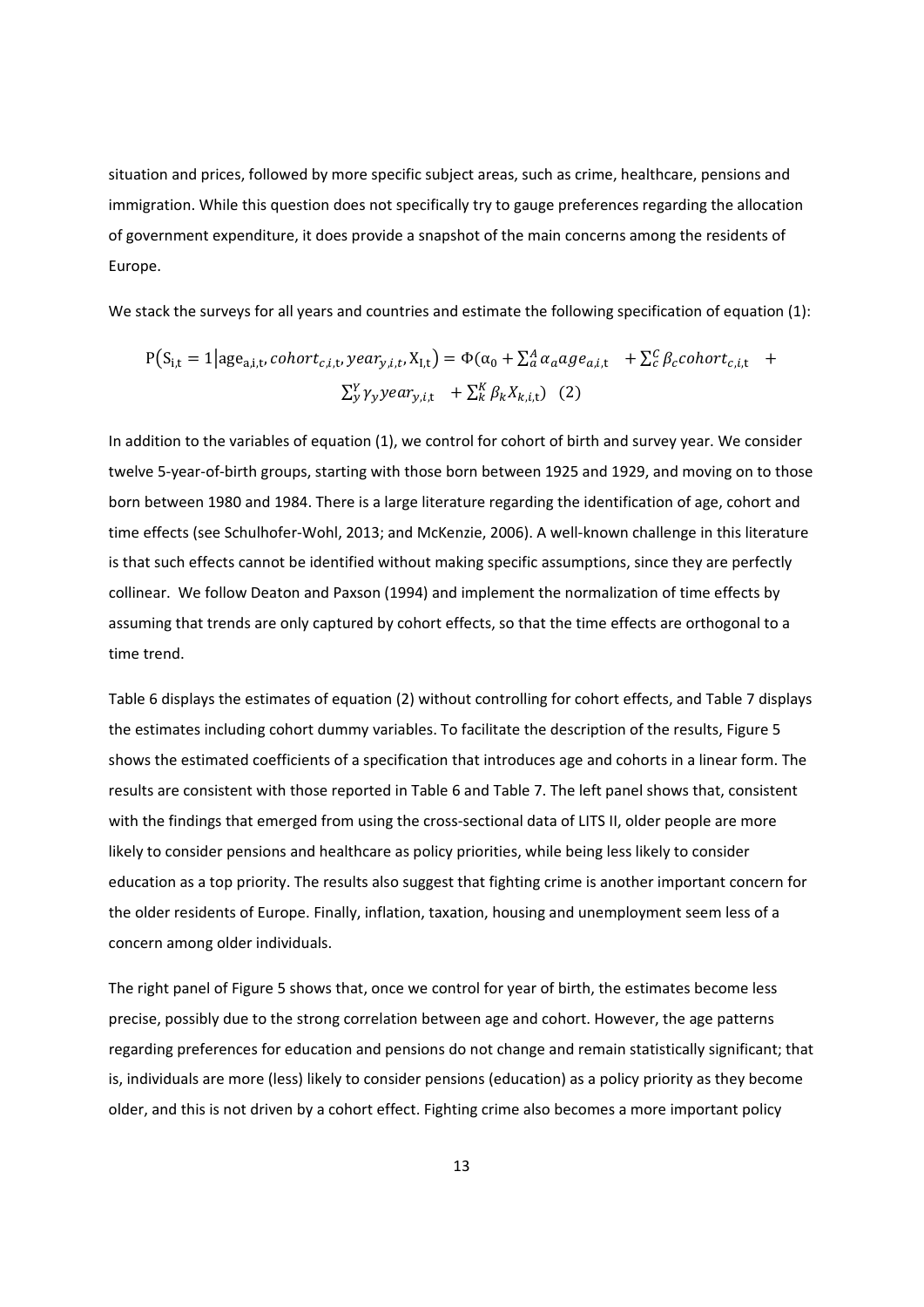concern throughout the life cycle of Europeans. It is important to keep in mind that these estimates might be affected by an attenuation bias. However, since most countries in the sample are developed or middle‐income economies, information on age and year of birth are likely to be reported precisely in the survey.

The fact that controlling for cohort effects reduces the magnitude of some of the age effects should not be surprising. Some of the cohorts included in the analysis were marked by important historical events in the region, such as economic crises, the Second World War, post-war reconstruction, the emergence of the Welfare State, and the rise and fall of socialism in Eastern Europe, which may have shaped respondents' preferences regarding the role of the government in society.

#### **4. Conclusions**

This paper tests empirically the relationship between age and preferences over the allocation of government expenditure. Using data for several countries in Europe and the former socialist economies, we find that older individuals are less likely to consider education, assisting the poor and protecting the environment as priorities for additional government spending. In contrast, they are more likely to support the allocation of additional government resources to pensions and healthcare as key priorities. These finding are quite similar across countries. Participation in elections affects the link between ageing and preferences to some extent, as preferences over policy tend to be more nuanced among voters than among non‐voters.

Our results are robust to controlling for other factors that change over the life cycle and to accounting for the correlation between policy alternatives. Using a different dataset, we find consistent results and show that the main findings do not seem to be driven by cohort or generational effects. To our knowledge, our paper is the first to provide evidence of the "grey peril" effect for a large group of developed and middle‐income economies. In addition, we build on Sorensen (2013) and disentangle age and cohort effects by using a measure of policy preferences that takes trade-offs into account.

According to our results, ageing societies are more likely to choose lower levels of education spending. The effect of this change on spending per pupil is not clear, since the number of students is expected to decrease as the population ages. However, the fact that ageing societies may choose higher levels of pension spending may create fiscal pressures in countries with pay‐as‐you‐go systems. As a result, our results highlight the importance of reforming pension systems. Our findings also highlight that there is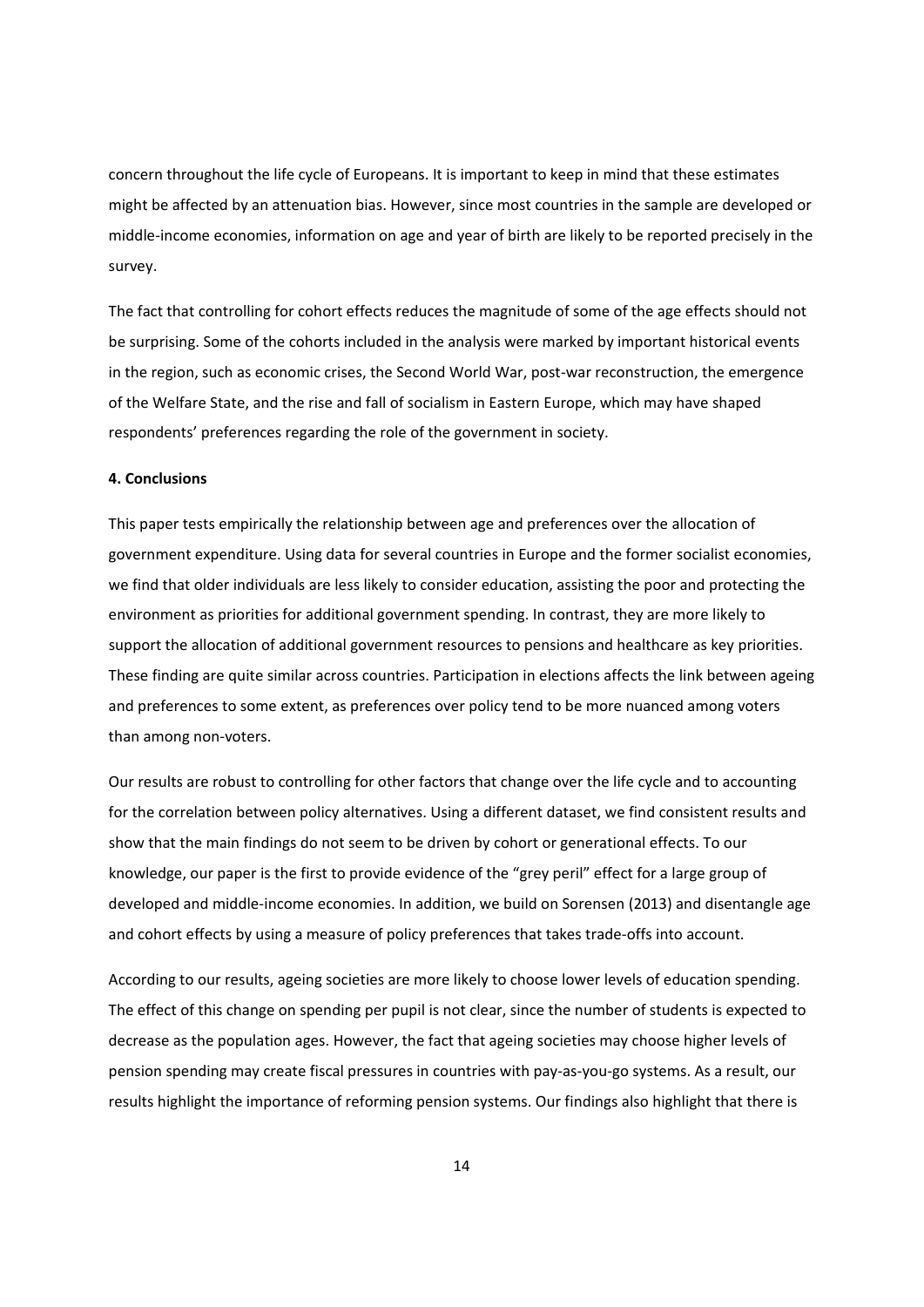some degree of heterogeneity across countries in the relationship between age and policy preferences. An investigation of the drivers of these differences is an important area for future research.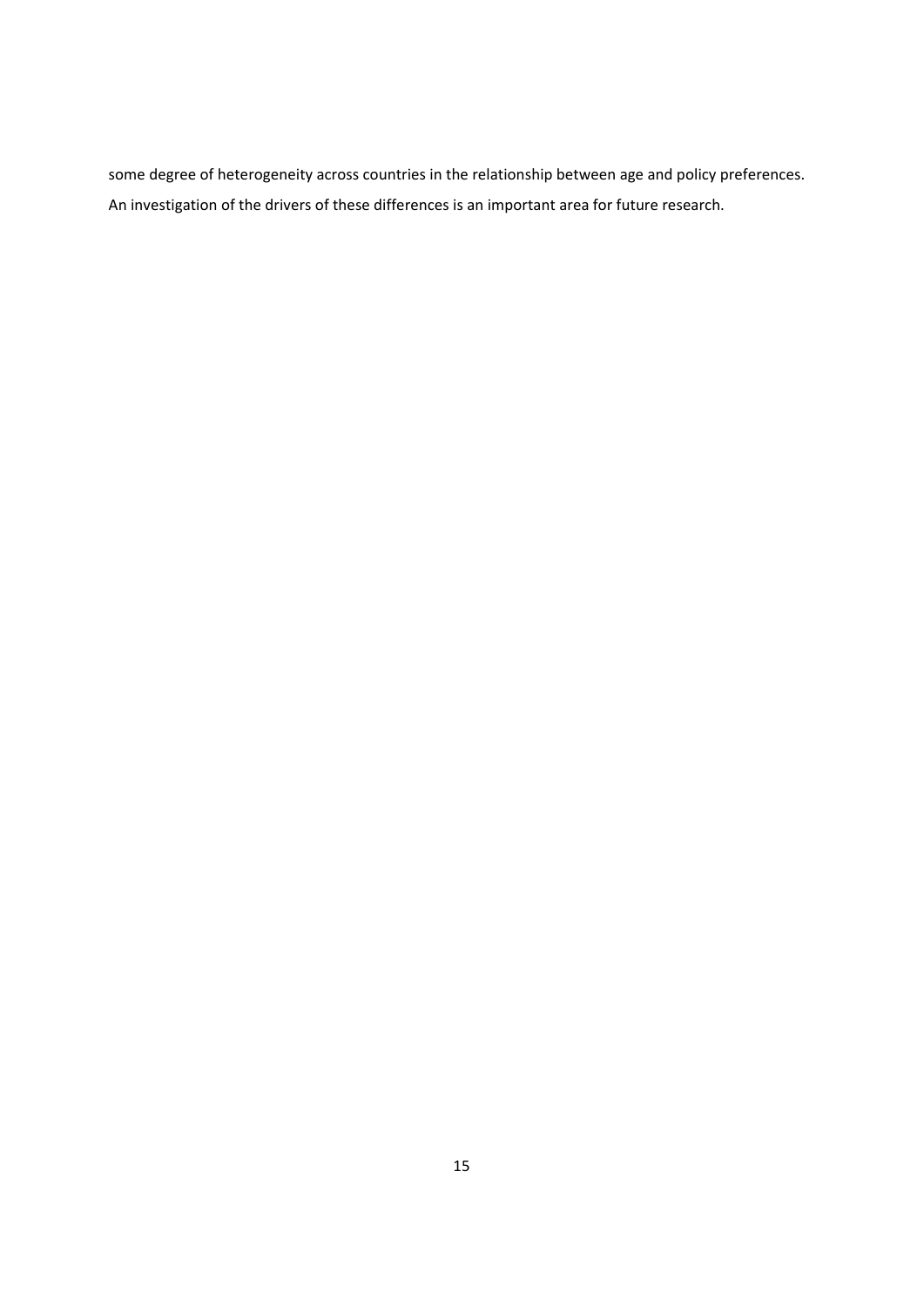#### **Bibliography**

Alesina, A., P. Giuliano, A. Bisin and J. Benhabib (2011), "Preferences for Redistribution", in J. Benhabib, A. Bisin and M.O. Jackson (Eds.), *Handbook of Social Economics* (North Holland), pp. 93‐132.

Berkman, M.B. and E. Plutzer (2004), "Gray Peril or Loyal Support? The Effects of the Elderly on Educational Expenditures", *Social Science Quarterly*, Vol. 85, pp. 1178‐92.

Breyer, F. and B. Craig (1997), "Voting on Social Security: Evidence from OECD Countries", *European Journal of Political Economy,* Vol. 13, pp. 705‐24.

Brunner, E.J. and S.L. Ross (2010), "Is the Median Voter Decisive? Evidence from Referenda Voting Patterns", *Journal of Public Economics*, Vol. 94, pp. 898–910.

Busemeyer, M.R., A. Goerres and S. Weschle (2009), "Attitudes towards Redistributive Spending in an Era of Demographic Ageing: The Rival Pressures from Age and Income in 14 OECD Countries", *Journal of European Social Policy*, Vol. 19, pp. 195‐212.

Bussolo, M., J. Koettl and E. Sinnott (2015), *Golden Ageing: Prospects for Healthy, Active, and Prosperous Ageing in Europe and Central Asia* (World Bank).

Deaton, A.S. and C. Paxson (1994), "Saving, Growth, and Ageing in Taiwan", *Studies in the Economics of Ageing* (University of Chicago Press), pp. 331‐62.

de Mello, L. and E. Tiongson (2006), "Income Inequality and Redistributive Government Spending", *Public Finance Review*, Vol. 34, pp. 282‐305.

de Mello, L. and E. Tiongson (2009), "What Is the Value of (My and My Family's) Good Health?", *Kyklos*, Vol. 62, pp. 594‐610.

Dormont, B., M. Grignon and H. Huber (2006), "Health Expenditure Growth: Reassessing the Threat of Ageing", *Health Economics*, Vol. 15, pp. 947‐63.

Fletcher, F. and L.W. Kenny (2008), "The Influence of the Elderly on School Spending in a Median Voter Framework", *Education Finance and Policy*, pp. 283‐315.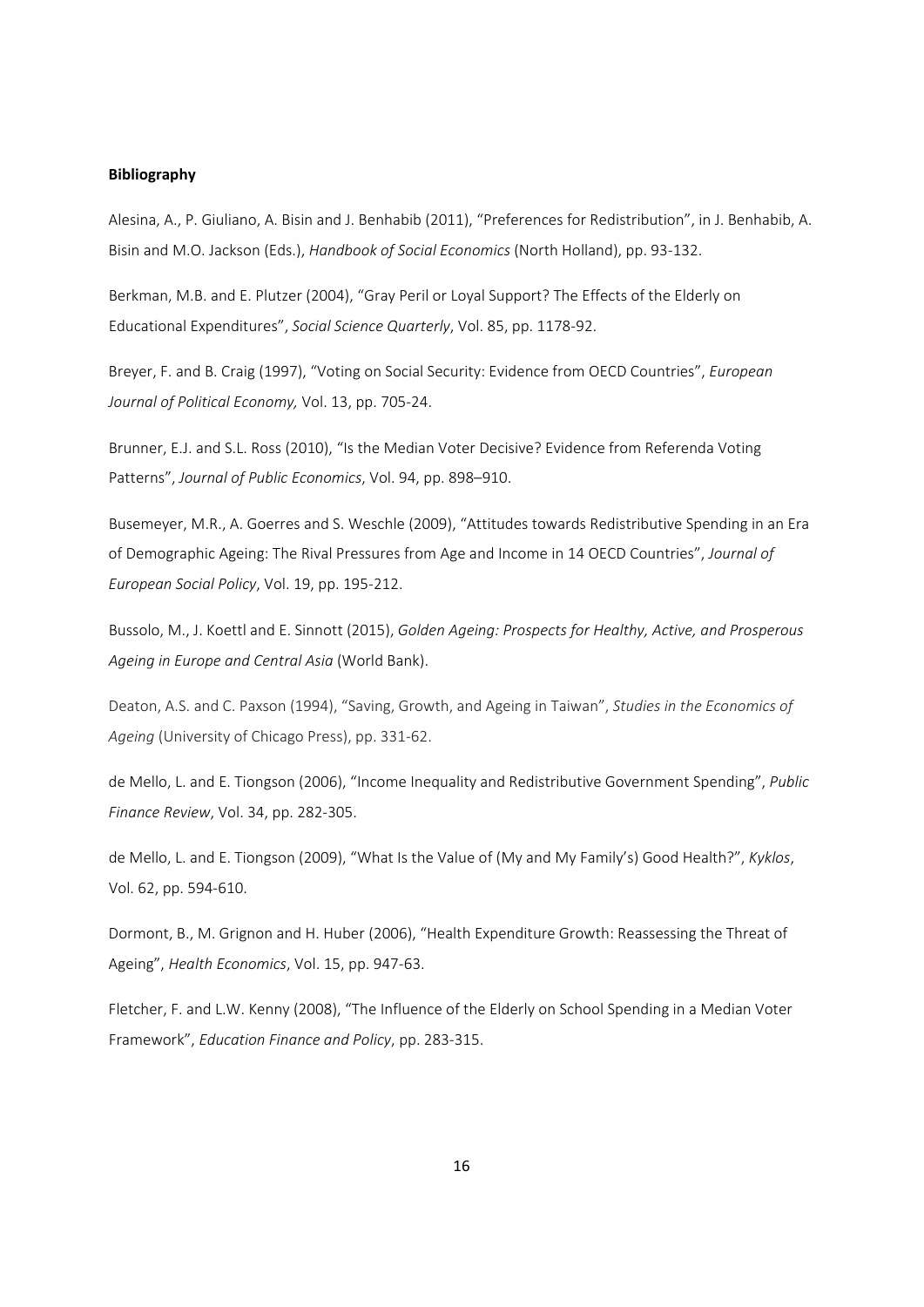Fullerton, A.S. and J.C. Dixon (2010), "Generational Conflict or Methodological Artifact? Reconsidering the Relationship between Age and Policy Attitudes in the US, 1984–2008", *Public Opinion Quarterly*, Vol. 74, pp. 643‐73.

Gilens, M. and B.I. Page (2015), "Testing Theories of American Politics: Elites, Interest Groups, and Average Citizens," *Perspective on Politics*, Vol. 12, No. 3, pp. 564‐581.

Go, S. (2015), "The Effect of Population Ageing on Local School Subsidies in Korea", *The Korean Economic Review*, Volume 31, Number 1, Summer, pp. 121‐144.

Harris, A.R., W.N. Evans and R.M. Schwab (2001), "Education Spending in an Ageing America", *Journal of Public Economics*, Vol. 81, pp. 449‐72.

Hollanders, D. and F. Koster (2011), "The Graying of the Median Voter Ageing and the Politics of the Welfare State in OECD Countries", *Netspar Discussion Paper*, No. 01/2011‐003.

Jaime‐Castillo, A.M. (2013), "Public Opinion and the Reform of the Pension Systems in Europe: The Influence of Solidarity Principles", *Journal of European Social Policy*, Vol. 23, pp. 390‐405.

Keely, L.C. and C.M. Tan (2008), "Understanding Preferences for Income Redistribution", *Journal of Public Economics*, Vol. 92, pp. 944‐61.

Larcinese, V. (2007), "Voting over Redistribution and the Size of the Welfare State: The Role of Turnout", *Political Studies*, Vol. 55, pp. 568‐585.

Lijphart, A. (1997), "Unequal Participation:Democracy's Unresolved Dilemma", *American Political Science Review*, 91 (1), 1–14.

McKenzie, D.J. (2006), "Disentangling Age, Cohort and Time Effects in the Additive Model", *Oxford Bulletin of Economics and Statistics*, Vol. 68, pp. 473‐95.

Poterba, J.M. (1998), "Demographic Change, Intergenerational Linkages, and Public Education", *American Economic Review*, Vol. 88, pp. 315‐20.

Rattsø, J. and R.J. Sørensen (2010), "Grey power and public budgets: Family altruism helps children, but not the elderly", *European Journal of Political Economy*, Vol. 26, pp. 222–234.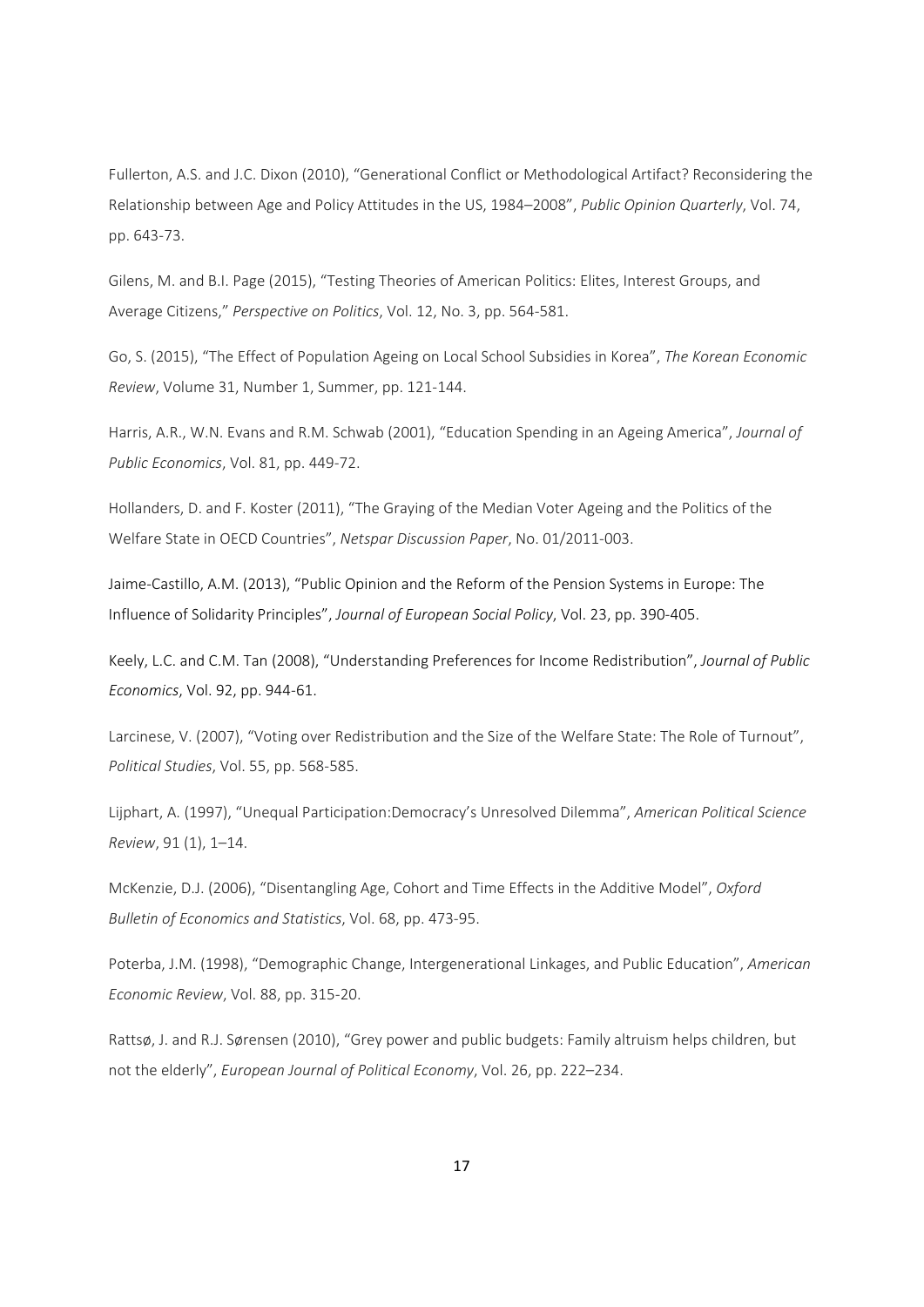Rudolph, T.J. and J. Evans (2005), "Political Trust, Ideology, and Public Support for Government Spending", *American Journal of Political Science*, Vol. 49, pp. 660‐71.

Schulhofer‐Wohl, S. (2013), "The Age‐Time‐Cohort Problem and the Identification of Structural Parameters in Life‐Cycle Models", *Unpublished manuscript*.

Sørensen, R.J. (2013), "Does Ageing Affect Preferences for Welfare Spending? A study of Peoples' Spending Preferences in 22 countries, 1985–2006", *European Journal of Political Economy*, Vol. 29, pp. 259‐71.

Stegmueller, D. (2013), "Religion and Redistributive Voting in Western Europe", *The Journal of Politics*, Vol. 75, No. 4, October 2013, pp. 1064–1076.

Tepe, M. and P. Vanhuysse (2010), "Elderly Bias, New Social Risks and Social Spending: Change and Timing in Eight Programmes across Four Worlds of Welfare, 1980‐2003", *Journal of European Social Policy*, Vol. 20, pp. 217‐34.

Wolfinger, R. E. and Rosenstone, S. J. (1980), *Who Votes?* (New Haven: Yale University Press).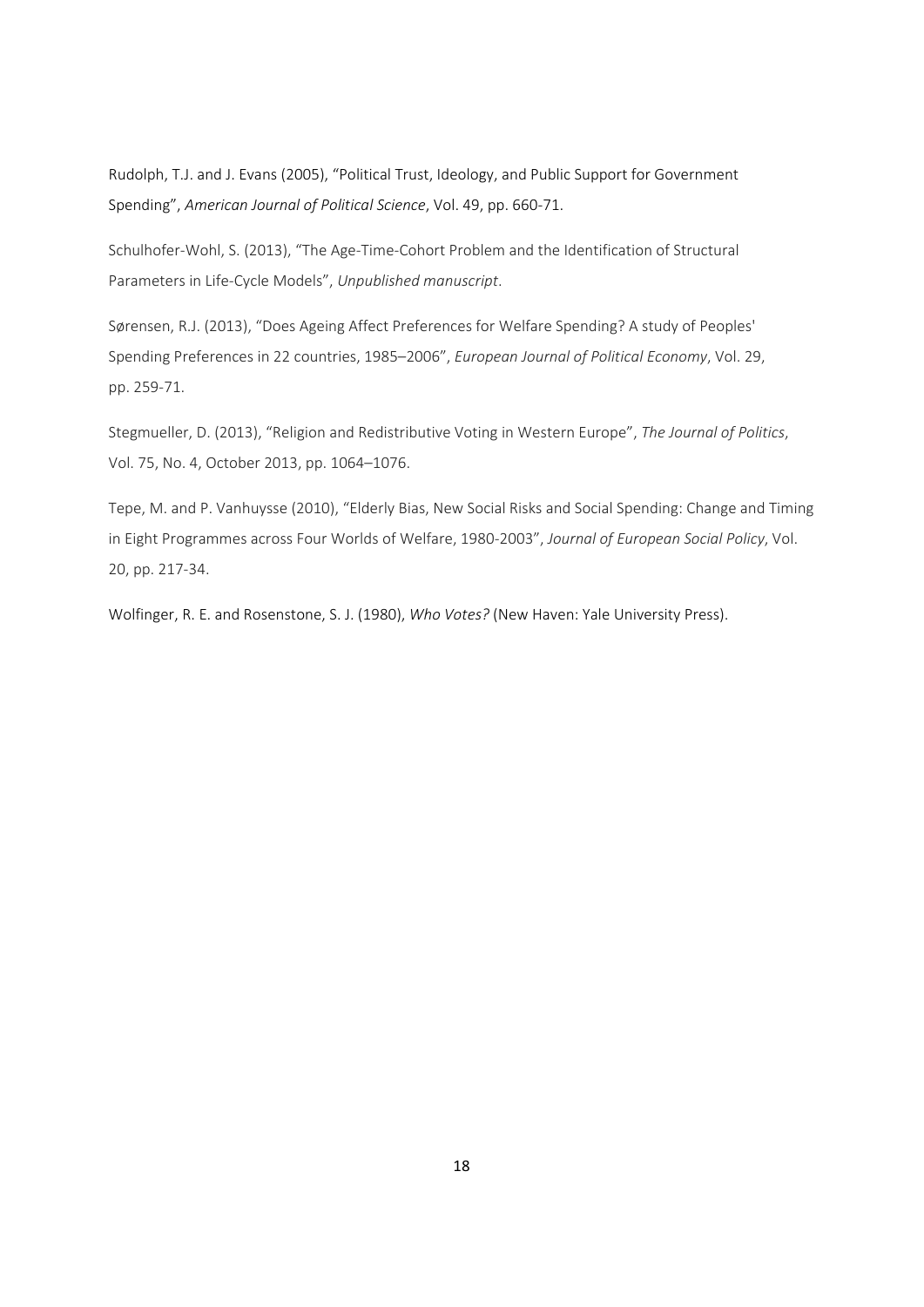# **Table 1. Attitudes Towards Policy Priorities in Europe and Central Asia**

|                               | In your opinion, which of these fields should be the first and<br>second priorities for extra government spending? |
|-------------------------------|--------------------------------------------------------------------------------------------------------------------|
|                               |                                                                                                                    |
| <b>Education</b>              | 44.1%                                                                                                              |
| Healthcare                    | 66.0%                                                                                                              |
| Housing                       | 18.0%                                                                                                              |
| Pensions                      | 27.9%                                                                                                              |
| Assisting the Poor            | 26.7%                                                                                                              |
| Environment                   | 8.1%                                                                                                               |
| <b>Public Infrastructures</b> | 7.3%                                                                                                               |
|                               |                                                                                                                    |
| Observations                  | 37.698                                                                                                             |

Sample includes all countries in LITS II. Sampling weights reflect country size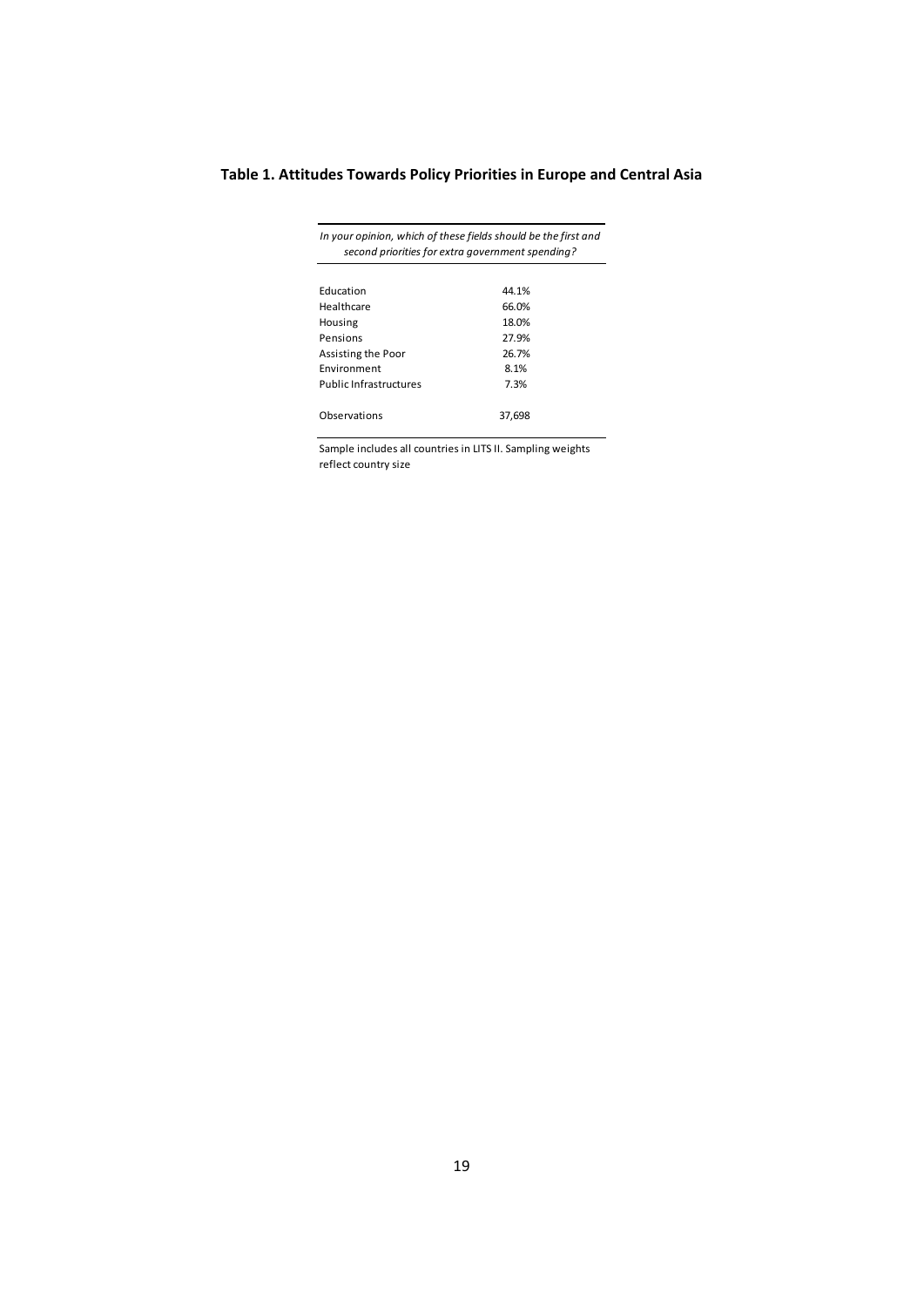# **Table 2. Marginal Effects on the Probability of Supporting an Increase in Government Expenditures**

Probit regression: Marginal Effects

|                                    |              |              |             |              |             | Which should be the first or second priority for extra government spending? |              |                    |
|------------------------------------|--------------|--------------|-------------|--------------|-------------|-----------------------------------------------------------------------------|--------------|--------------------|
|                                    | Education    |              | Healthcare  |              |             | Pensions                                                                    |              | Assisting the Poor |
| Age of Respondent (1)              |              |              |             |              |             |                                                                             |              |                    |
| 25-34                              | $-0.0349**$  | $-0.0801***$ | $0.0643***$ | $0.0568***$  | $-0.0107$   | 0.0245                                                                      | $-0.0112$    | 0.0052             |
|                                    | (0.0162)     | (0.0172)     | (0.0145)    | (0.0155)     | (0.0160)    | (0.0179)                                                                    | (0.0140)     | (0.0152)           |
| 35-44                              | $-0.0258$    | $-0.0743***$ | $0.0773***$ | $0.0691***$  | $0.0331*$   | $0.0743***$                                                                 | $-0.0089$    | 0.0066             |
|                                    | (0.0166)     | (0.0184)     | (0.0146)    | (0.0164)     | (0.0171)    | (0.0201)                                                                    | (0.0143)     | (0.0164)           |
| 45-54                              | $-0.0826***$ | $-0.1004***$ | $0.0772***$ | $0.0639***$  | $0.1334***$ | $0.1459***$                                                                 | $-0.0054$    | 0.0111             |
|                                    | (0.0165)     | (0.0185)     | (0.0149)    | (0.0168)     | (0.0186)    | (0.0211)                                                                    | (0.0148)     | (0.0170)           |
| Older than 54                      | $-0.1831***$ | $-0.1376***$ | $0.1057***$ | $0.1001***$  | $0.3057***$ | $0.2506***$                                                                 | $-0.0373***$ | $-0.0530***$       |
|                                    | (0.0150)     | (0.0185)     | (0.0141)    | (0.0168)     | (0.0163)    | (0.0193)                                                                    | (0.0136)     | (0.0159)           |
| Children                           |              | $0.0368***$  |             | $-0.0111**$  |             | $-0.0328***$                                                                |              | 0.0067             |
|                                    |              | (0.0057)     |             | (0.0052)     |             | (0.0053)                                                                    |              | (0.0047)           |
| Selected respondent is female      |              | $-0.0116$    |             | $0.0447***$  |             | $0.0282***$                                                                 |              | 0.0098             |
|                                    |              | (0.0094)     |             | (0.0088)     |             | (0.0083)                                                                    |              | (0.0080)           |
| Secondary education                |              | $0.1386***$  |             | $0.0557***$  |             | $-0.0826***$                                                                |              | $-0.0664***$       |
|                                    |              | (0.0161)     |             | (0.0144)     |             | (0.0128)                                                                    |              | (0.0129)           |
| Tertiary education                 |              | $0.2834***$  |             | $0.0619***$  |             | $-0.1703***$                                                                |              | $-0.1344***$       |
|                                    |              | (0.0166)     |             | (0.0154)     |             | (0.0132)                                                                    |              | (0.0134)           |
| Work for income                    |              | $0.0333***$  |             | 0.0066       |             | $-0.0476***$                                                                |              | $-0.0316***$       |
|                                    |              | (0.0104)     |             | (0.0099)     |             | (0.0093)                                                                    |              | (0.0091)           |
| Log of per capita consumption, PPP |              | $0.0074*$    |             | $-0.0021$    |             | $-0.0044$                                                                   |              | $-0.0126***$       |
|                                    |              | (0.0042)     |             | (0.0038)     |             | (0.0035)                                                                    |              | (0.0033)           |
| Member of Religious Organization   |              | 0.0007       |             | $-0.0339***$ |             | $-0.0018$                                                                   |              | $-0.0114$          |
|                                    |              | (0.0120)     |             | (0.0115)     |             | (0.0106)                                                                    |              | (0.0103)           |
| Affiliated to Political Party      |              | 0.0229       |             | 0.0025       |             | $-0.0383*$                                                                  |              | 0.0089             |
|                                    |              | (0.0231)     |             | (0.0218)     |             | (0.0197)                                                                    |              | (0.0212)           |
| Former member of Communist Party   |              | $-0.0344$    |             | $-0.0192$    |             | 0.0325                                                                      |              | 0.0020             |
|                                    |              | (0.0238)     |             | (0.0233)     |             | (0.0210)                                                                    |              | (0.0217)           |
| Observations                       |              | 37,197       |             | 37,306       |             | 37,698                                                                      |              | 37,211             |
| Pseudo R2                          |              | 0.0811       |             | 0.0210       |             | 0.0176                                                                      |              | 0.0372             |

 $\frac{1}{2}$ 

Standard errors in parentheses

\*\*\* p<0.01, \*\* p<0.05, \* p<0.1

Controls include country dummy variables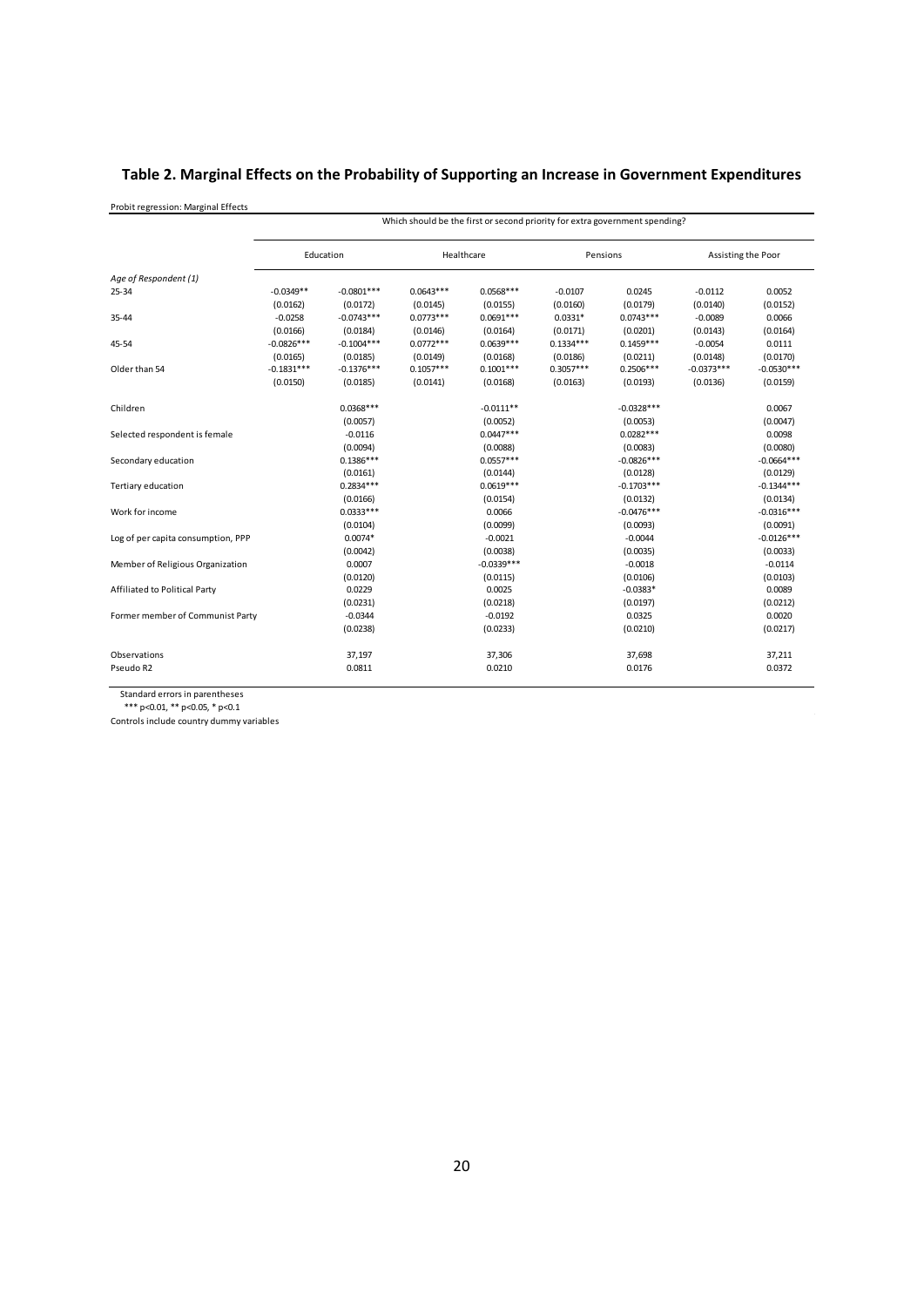### **Table 3. Marginal Effects on the Probability of Supporting an Increase in Government Expenditures, including interactions with voting behavior.**

| Probit regression: Marginal Effects |              |                                                                   |               |                       |
|-------------------------------------|--------------|-------------------------------------------------------------------|---------------|-----------------------|
|                                     |              | Which should be the first or second priority for extra government |               |                       |
|                                     |              | spending?                                                         |               |                       |
|                                     | Education    | Healthcare                                                        | Pensions      | Assisting the<br>Poor |
| Age of Respondent (1)               |              |                                                                   |               |                       |
| $25 - 34$                           | $-0.1107***$ | $0.0659**$                                                        | 0.0423        | 0.0392                |
|                                     | (0.0290)     | (0.0260)                                                          | (0.0308)      | (0.0267)              |
| $35 - 44$                           | $-0.1225***$ | $0.0840***$                                                       | $0.1505***$   | 0.0167                |
|                                     | (0.0310)     | (0.0279)                                                          | (0.0356)      | (0.0282)              |
| 45-54                               | $-0.1532***$ | $0.0642**$                                                        | $0.1876***$   | $0.0592*$             |
|                                     | (0.0331)     | (0.0307)                                                          | (0.0381)      | (0.0321)              |
| Older than 54                       | $-0.2033***$ | $0.1228***$                                                       | $0.3083***$   | $-0.0348$             |
|                                     | (0.0313)     | (0.0279)                                                          | (0.0315)      | (0.0271)              |
| Voted                               | 0.0151       | $0.0825***$                                                       | 0.0157        | $-0.0119$             |
|                                     | (0.0281)     | (0.0267)                                                          | (0.0274)      | (0.0243)              |
| Voted*25-34                         | 0.0455       | $-0.0266$                                                         | $-0.0297$     | $-0.0448$             |
|                                     | (0.0366)     | (0.0337)                                                          | (0.0336)      | (0.0286)              |
| Voted*35-44                         | $0.0672*$    | $-0.0334$                                                         | $-0.0903$ *** | $-0.0155$             |
|                                     | (0.0383)     | (0.0355)                                                          | (0.0312)      | (0.0313)              |
| Voted*45-54                         | $0.0706*$    | $-0.0167$                                                         | $-0.0504$     | $-0.0569*$            |
|                                     | (0.0411)     | (0.0374)                                                          | (0.0343)      | (0.0309)              |
| Voted*Older than 54                 | $0.0785**$   | $-0.0507$                                                         | $-0.0673**$   | $-0.0210$             |
|                                     | (0.0374)     | (0.0338)                                                          | (0.0310)      | (0.0303)              |
| Observations                        | 36,830       | 36,940                                                            | 36,791        | 36,841                |
| Pseudo R2                           | 0.0836       | 0.0224                                                            | 0.101         | 0.0386                |

Standard errors in parentheses

\*\*\* p<0.01, \*\* p<0.05, \* p<0.1

(1) Omitted category is 18 to 24

Controls include marital status, gender, education, work status, consumption per capita, political party and religious organization membership and country dummy variables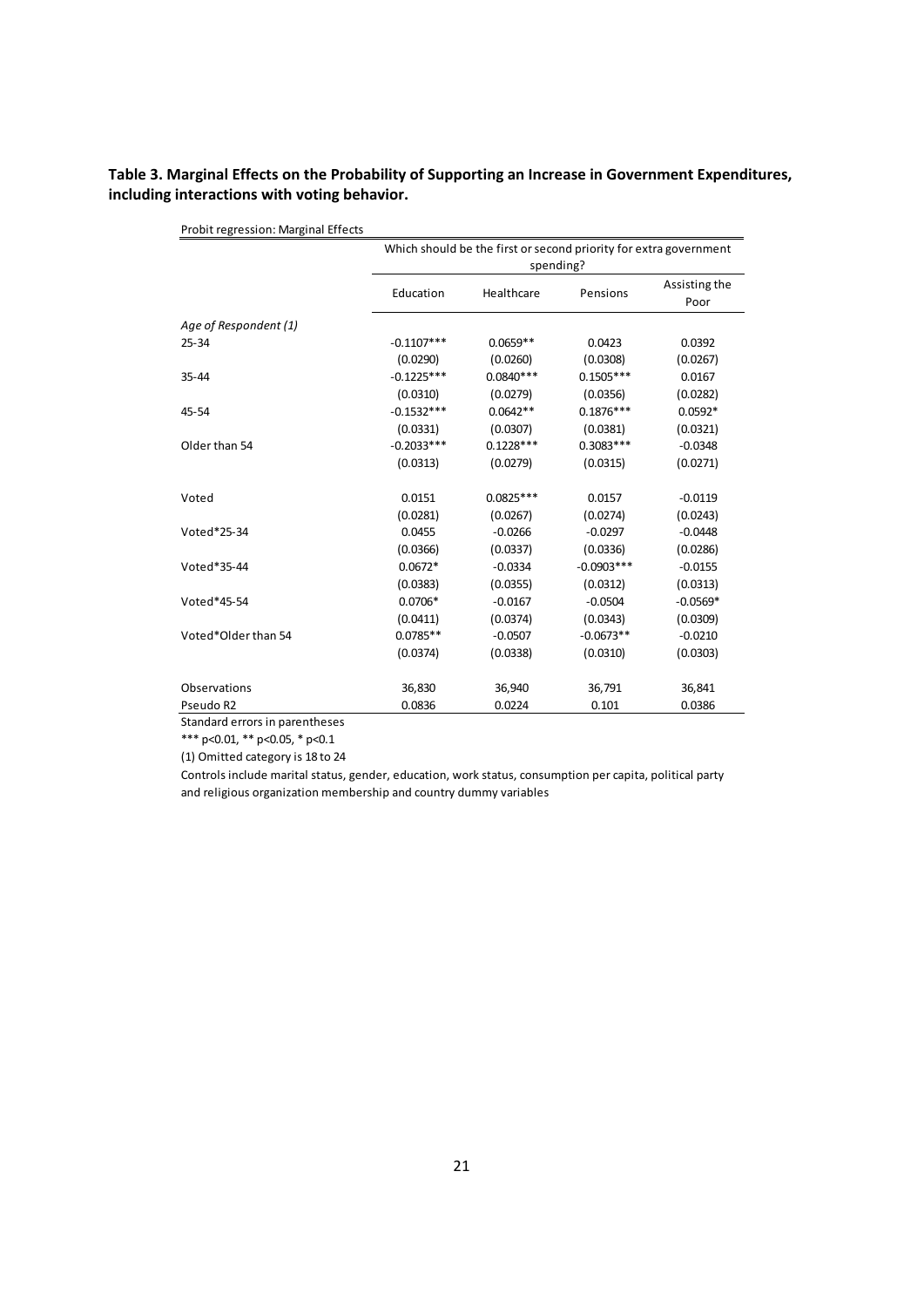### **Table 4. Characteristics of voters and non‐voters**

|                 | Never married | Children | Selected<br>respondent is<br>female | Secondary<br>education | Tertiary<br>education | Work for income   | Log of per capita<br>consumption,<br>PPP | Member of<br>Religious<br>Organization | Affiliated to<br><b>Political Party</b> | Former member<br>of Communist<br>Party |
|-----------------|---------------|----------|-------------------------------------|------------------------|-----------------------|-------------------|------------------------------------------|----------------------------------------|-----------------------------------------|----------------------------------------|
|                 |               |          |                                     |                        |                       | <b>Voters</b>     |                                          |                                        |                                         |                                        |
| Younger than 55 | 23%           | 88%      | 60%                                 | 50%                    | 42%                   | 64%               | 5.37                                     | 17%                                    | 7%                                      | 3%                                     |
| 55 or older     | 5%            | 20%      | 61%                                 | 44%                    | 33%                   | 24%               | 5.58                                     | 25%                                    | 6%                                      | 12%                                    |
|                 |               |          |                                     |                        |                       |                   |                                          |                                        |                                         |                                        |
|                 |               |          |                                     |                        |                       | <b>Non-Voters</b> |                                          |                                        |                                         |                                        |
| Younger than 55 | 36%           | 74%      | 59%                                 | 56%                    | 35%                   | 55%               | 5.29                                     | 15%                                    | 3%                                      | 1%                                     |
| 55 or older     | 7%            | 17%      | 66%                                 | 44%                    | 24%                   | 20%               | 5.26                                     | 20%                                    | 2%                                      | 9%                                     |
|                 |               |          |                                     |                        |                       |                   |                                          |                                        |                                         |                                        |

Note: Each cell display the average value of each variable on each column, for each age group.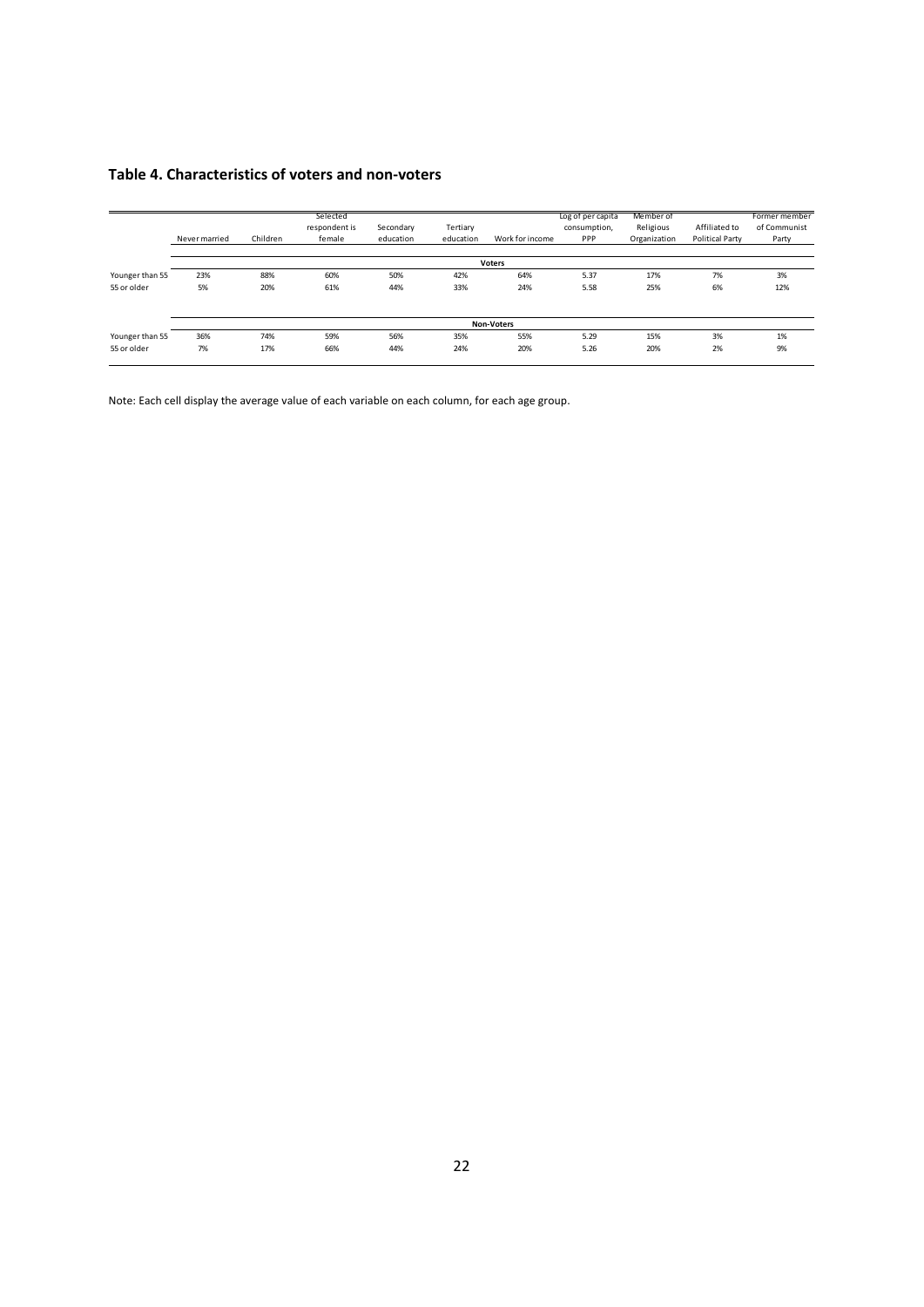|                                          |              | <b>Bivariate Probit</b> |              | <b>Probit Models</b> |
|------------------------------------------|--------------|-------------------------|--------------|----------------------|
|                                          | Education    | Pensions                | Education    | Pensions             |
|                                          |              |                         |              |                      |
| Age of Respondent (1)                    |              |                         |              |                      |
| age25                                    | $-0.1529***$ | $-0.0202$               | $-0.1556***$ | $-0.0236$            |
|                                          | (0.0413)     | (0.0492)                | (0.0416)     | (0.0504)             |
| age35                                    | $-0.1359***$ | $0.0907*$               | $-0.1359***$ | $0.1158**$           |
|                                          | (0.0441)     | (0.0523)                | (0.0443)     | (0.0539)             |
| age45                                    | $-0.2161***$ | $0.3013***$             | $-0.2133***$ | $0.3206***$          |
|                                          | (0.0461)     | (0.0530)                | (0.0465)     | (0.0544)             |
| age55                                    | $-0.3160***$ | $0.6105***$             | $-0.3010***$ | $0.6339***$          |
|                                          | (0.0448)     | (0.0504)                | (0.0450)     | (0.0516)             |
| Never Married                            | $-0.0060$    | $-0.0402$               | $-0.0063$    | $-0.0468$            |
|                                          | (0.0324)     | (0.0366)                | (0.0326)     | (0.0376)             |
| Children in the household                | $0.0908***$  | $-0.0951***$            | $0.0921***$  | $-0.0994***$         |
|                                          | (0.0143)     | (0.0160)                | (0.0144)     | (0.0165)             |
| Selected respondent is female            | $-0.0281$    | $0.0792***$             | $-0.0297$    | $0.0887***$          |
|                                          | (0.0239)     | (0.0259)                | (0.0239)     | (0.0262)             |
| Secondary education                      | $0.3610***$  | $-0.2707***$            | $0.3558***$  | $-0.2620***$         |
|                                          | (0.0415)     | (0.0407)                | (0.0414)     | (0.0405)             |
| Tertiary education                       | $0.7293***$  | $-0.5622***$            | $0.7297***$  | $-0.5491***$         |
|                                          | (0.0445)     | (0.0447)                | (0.0445)     | (0.0445)             |
| Work for income                          | $0.0814***$  | $-0.1394***$            | $0.0803***$  | $-0.1398***$         |
|                                          | (0.0263)     | (0.0284)                | (0.0265)     | (0.0287)             |
| Log of per capita consumption, PPP       | 0.0171       | $-0.0130$               | $0.0187*$    | $-0.0134$            |
|                                          | (0.0106)     | (0.0110)                | (0.0108)     | (0.0108)             |
| Member of Religious Organization         | 0.0035       | $-0.0018$               | 0.0005       | $-0.0040$            |
|                                          | (0.0305)     | (0.0327)                | (0.0306)     | (0.0328)             |
| Affiliated to Political Party            | 0.0530       | $-0.1316**$             | 0.0584       | $-0.1246*$           |
|                                          | (0.0583)     | (0.0648)                | (0.0581)     | (0.0663)             |
| Former member of Communist Party -0.0955 |              | 0.0995                  | $-0.0908$    | $0.1027*$            |
|                                          | (0.0616)     | (0.0620)                | (0.0615)     | (0.0618)             |
|                                          |              |                         |              |                      |
| Observations                             | 37,041       |                         | 37,197       | 37,159               |
| Rho                                      | $-0.652$     |                         |              |                      |

### **Table 5. Bivariate Probit vs. Probit: Estimated Coefficients**

(1) Omitted category is 18 to 24

Controls include country dummy variables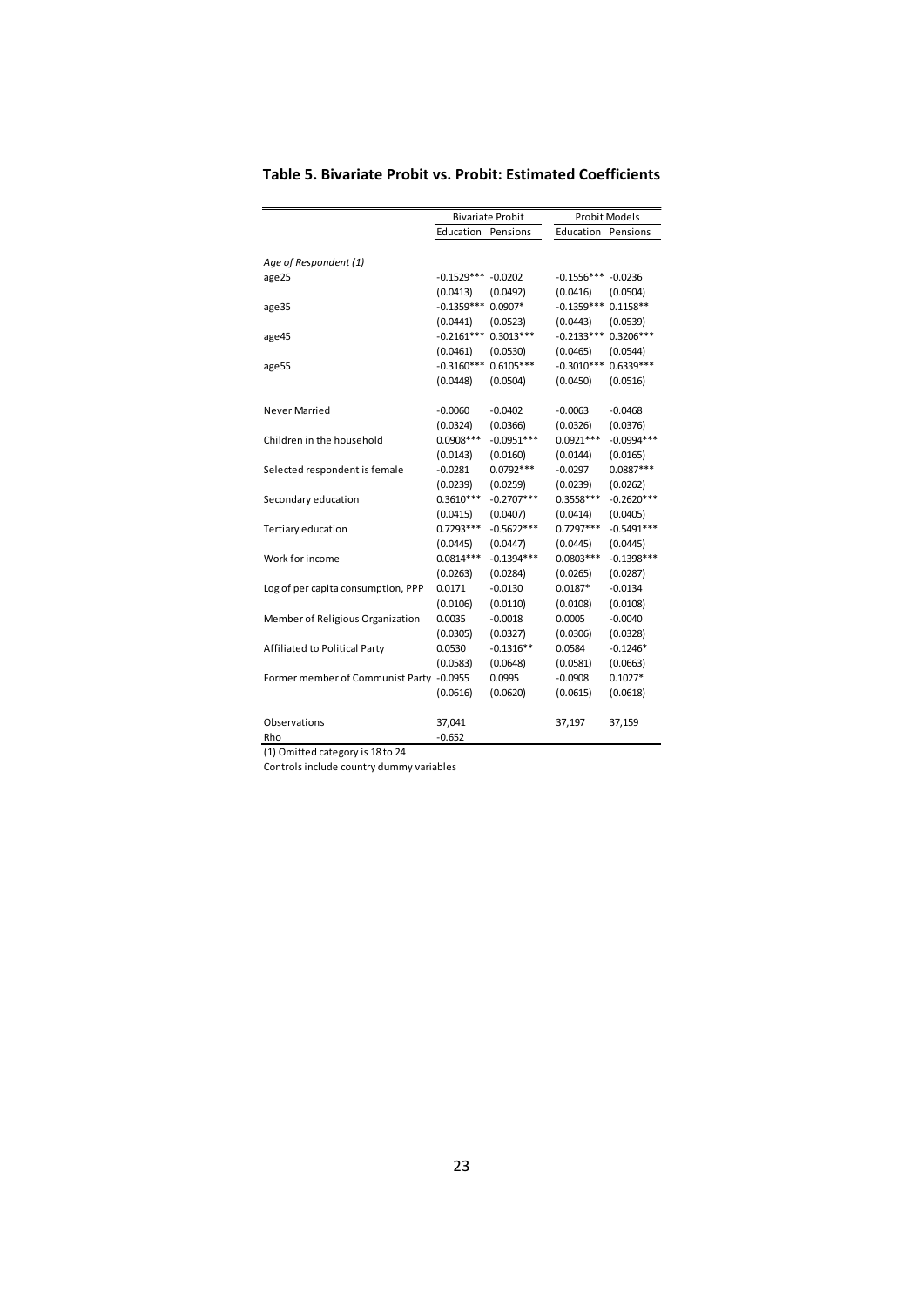# **Table 6. What do you think are the two most important issues facing the country at the moment? Marginal Effects from Probit Models**

|                                | <b>Educational System</b> | <b>Healthcare System</b> |             | Pensions Protecting the Environment Fighting Crime Economic Situation |             |             | Raising Prices/Inflation | Taxation     | <b>Fighting Terrorism</b> | Housing      | Immigration  | Unemployment           |
|--------------------------------|---------------------------|--------------------------|-------------|-----------------------------------------------------------------------|-------------|-------------|--------------------------|--------------|---------------------------|--------------|--------------|------------------------|
|                                | (1)                       | (2)                      | (3)         | (4)                                                                   | (5)         | (6)         | (7)                      | (8)          | (9)                       | (10)         | (11)         | (12)                   |
| age 25-29                      | $-0.0109***$              | $0.0233***$              | $0.0100*$   | $-0.0018$                                                             | 0.0004      | $0.0145*$   | $-0.0030$                | 0.0005       | 0.0008                    | $-0.0006$    | $-0.0042$    | $-0.0185$ <sup>*</sup> |
|                                | (0.0026)                  | (0.0056)                 | (0.0058)    | (0.0020)                                                              | (0.0052)    | (0.0075)    | (0.0051)                 | (0.0028)     | (0.0015)                  | (0.0025)     | (0.0027)     | (0.0102)               |
| age 30-34                      | $-0.0122***$              | $0.0384***$              | 0.0097      | 0.0011                                                                | $-0.0003$   | $0.0299***$ | $-0.0059$                | $-0.0029$    | $-0.0016$                 | $-0.0050**$  | $-0.0068**$  | $-0.0407***$           |
|                                | (0.0022)                  | (0.0051)                 | (0.0059)    | (0.0020)                                                              | (0.0059)    | (0.0083)    | (0.0059)                 | (0.0030)     | (0.0014)                  | (0.0024)     | (0.0034)     | (0.0099)               |
| age 35-39                      | $-0.0121***$              | $0.0428***$              | $0.0131**$  | $-0.0007$                                                             | 0.0029      | $0.0446***$ | $-0.0140**$              | $-0.0109***$ | 0.0004                    | $-0.0102***$ | $-0.0056$    | $-0.0421***$           |
|                                | (0.0024)                  | (0.0058)                 | (0.0054)    | (0.0026)                                                              | (0.0062)    | (0.0106)    | (0.0060)                 | (0.0032)     | (0.0024)                  | (0.0016)     | (0.0039)     | (0.0117)               |
| age 40-44                      | $-0.0065**$               | $0.0485***$              | $0.0156***$ | 0.0023                                                                | 0.0049      | $0.0365***$ | $-0.0161***$             | $-0.0097***$ | $-0.0019$                 | $-0.0122***$ | $-0.0073**$  | $-0.0469***$           |
|                                | (0.0032)                  | (0.0057)                 | (0.0059)    | (0.0021)                                                              | (0.0071)    | (0.0101)    | (0.0063)                 | (0.0033)     | (0.0022)                  | (0.0022)     | (0.0035)     | (0.0099)               |
| age 45-49                      | $-0.0136***$              | $0.0457***$              | $0.0235***$ | $0.0040*$                                                             | $0.0145**$  | $0.0368***$ | $-0.0225***$             | $-0.0105**$  | $-0.0021$                 | $-0.0131***$ | $-0.0106***$ | $-0.0370***$           |
|                                | (0.0025)                  | (0.0043)                 | (0.0062)    | (0.0022)                                                              | (0.0063)    | (0.0105)    | (0.0073)                 | (0.0042)     | (0.0018)                  | (0.0020)     | (0.0034)     | (0.0086)               |
| age 50-54                      | $-0.0171***$              | $0.0527***$              | $0.0397***$ | 0.0017                                                                | $0.0214**$  | $0.0253**$  | $-0.0316***$             | $-0.0132***$ | $-0.0009$                 | $-0.0133***$ | $-0.0111***$ | $-0.0331***$           |
|                                | (0.0026)                  | (0.0048)                 | (0.0068)    | (0.0018)                                                              | (0.0084)    | (0.0100)    | (0.0058)                 | (0.0039)     | (0.0023)                  | (0.0016)     | (0.0040)     | (0.0091)               |
| age 55-59                      | $-0.0213***$              | $0.0519***$              | $0.0596***$ | 0.0037                                                                | $0.0299***$ | $0.0169*$   | $-0.0336***$             | $-0.0199***$ | 0.0022                    | $-0.0154***$ | $-0.0109***$ | $-0.0427***$           |
|                                | (0.0025)                  | (0.0072)                 | (0.0090)    | (0.0028)                                                              | (0.0083)    | (0.0094)    | (0.0070)                 | (0.0035)     | (0.0026)                  | (0.0020)     | (0.0040)     | (0.0099)               |
| age 60-64                      | $-0.0168***$              | $0.0656***$              | $0.0697***$ | 0.0024                                                                | $0.0425***$ | 0.0122      | $-0.0397***$             | $-0.0227***$ | 0.0006                    | $-0.0166***$ | $-0.0102**$  | $-0.0642***$           |
|                                | (0.0034)                  | (0.0069)                 | (0.0118)    | (0.0023)                                                              | (0.0101)    | (0.0112)    | (0.0065)                 | (0.0042)     | (0.0029)                  | (0.0019)     | (0.0040)     | (0.0116)               |
| age 65-69                      | $-0.0139***$              | $0.0578***$              | $0.0822***$ | $0.0049*$                                                             | $0.0496***$ | $-0.0043$   | $-0.0413***$             | $-0.0162***$ | 0.0031                    | $-0.0194***$ | $-0.0083*$   | $-0.0715***$           |
|                                | (0.0034)                  | (0.0087)                 | (0.0148)    | (0.0027)                                                              | (0.0105)    | (0.0107)    | (0.0076)                 | (0.0046)     | (0.0033)                  | (0.0019)     | (0.0048)     | (0.0141)               |
| age 70-74                      | $-0.0146***$              | $0.0676***$              | $0.0923***$ | $-0.0013$                                                             | $0.0569***$ | $-0.0258**$ | $-0.0337***$             | $-0.0222***$ | 0.0045                    | $-0.0190***$ | $-0.0110**$  | $-0.0884***$           |
|                                | (0.0040)                  | (0.0086)                 | (0.0152)    | (0.0019)                                                              | (0.0118)    | (0.0110)    | (0.0082)                 | (0.0034)     | (0.0045)                  | (0.0022)     | (0.0051)     | (0.0127)               |
| Observations                   | 173.756                   | 173.756                  | 173,756     | 173,756                                                               | 173,756     | 173,756     | 173,756                  | 173,756      | 173,756                   | 154,407      | 173,756      | 173,756                |
| R-squared                      | 0.0955                    | 0.0804                   | 0.0676      | 0.106                                                                 | 0.0670      | 0.0434      | 0.0782                   | 0.0515       | 0.256                     | 0.0938       | 0.129        | 0.0671                 |
| Standard errors in narentheses |                           |                          |             |                                                                       |             |             |                          |              |                           |              |              |                        |

Standard errors in parentheses<br>\*\*\* p<0.01, \*\* p<0.05, \*p<0.1<br>Controls include marital status, number of children, employment status, retired, gender, city size, education, year and country fixed effects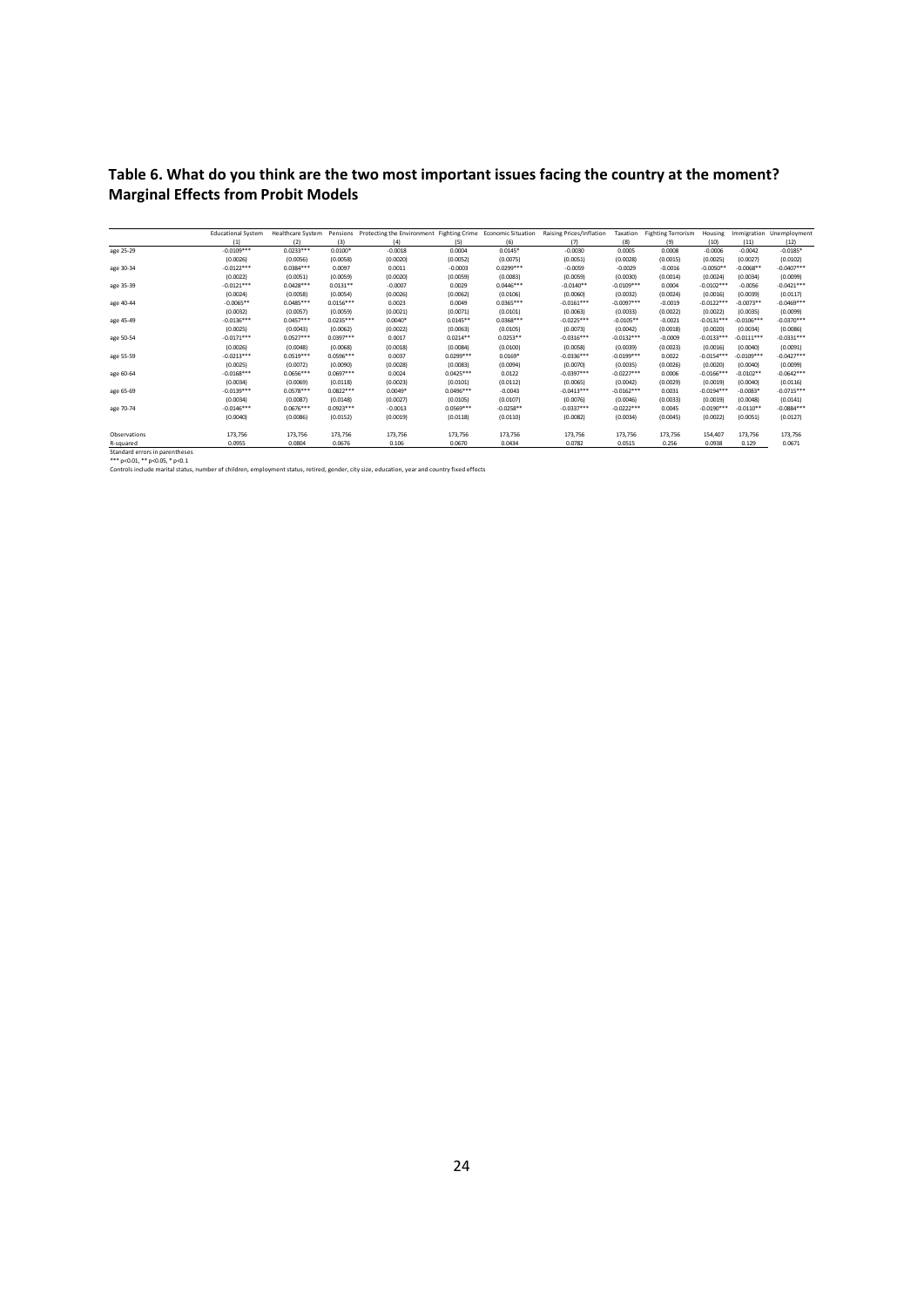**Table 7. What do you think are the two most important issues facing the country at the moment? Marginal Effects from Probit Models, controlling for cohort effects.**

|                                             | <b>Educational System</b> | <b>Healthcare System</b> |                    | Pensions Protecting the Environment Fighting Crime Economic Situation Raising Prices/Inflation                                                |                          |                       |                       | Taxation              | <b>Fighting Terrorism</b> | Housing                  |                       | Immigration Unemployment |
|---------------------------------------------|---------------------------|--------------------------|--------------------|-----------------------------------------------------------------------------------------------------------------------------------------------|--------------------------|-----------------------|-----------------------|-----------------------|---------------------------|--------------------------|-----------------------|--------------------------|
|                                             | (1)                       | (2)                      | (3)                | (4)                                                                                                                                           | (5)                      | (6)                   | (7)                   | (8)                   | (9)                       | (10)                     | (11)                  | (12)                     |
| age 25-29                                   | $-0.0098***$              | $0.0154**$               | $0.0152**$         | $-0.0039*$                                                                                                                                    | $0.0195***$              | $-0.0051$             | $-0.0014$             | 0.0022                | $0.0064**$                | $-0.0038$                | $-0.0019$             | $-0.0173$                |
|                                             | (0.0037)                  | (0.0073)                 | (0.0073)           | (0.0022)                                                                                                                                      | (0.0060)                 | (0.0108)              | (0.0064)              | (0.0035)              | (0.0027)                  | (0.0031)                 | (0.0039)              | (0.0135)                 |
| age 30-34                                   | $-0.0132**$               | 0.0170                   | $0.0183*$          | $-0.0030$                                                                                                                                     | $0.0340***$              | $-0.0080$             | $-0.0038$             | $-0.0008$             | 0.0079                    | $-0.0088***$             | $-0.0032$             | $-0.0287$                |
|                                             | (0.0054)                  | (0.0104)                 | (0.0103)           | (0.0032)                                                                                                                                      | (0.0092)                 | (0.0156)              | (0.0088)              | (0.0045)              | (0.0055)                  | (0.0034)                 | (0.0067)              | (0.0175)                 |
| age 35-39                                   | $-0.0177***$              | 0.0077                   | $0.0193*$          | $-0.0052$                                                                                                                                     | $0.0511***$              | $-0.0064$             | $-0.0130$             | $-0.0101*$            | 0.0129                    | $-0.0116***$             | $-0.0022$             | $-0.0174$                |
|                                             | (0.0065)                  | (0.0129)                 | (0.0115)           | (0.0048)                                                                                                                                      | (0.0130)                 | (0.0231)              | (0.0125)              | (0.0057)              | (0.0088)                  | (0.0041)                 | (0.0089)              | (0.0237)                 |
| age 40-44                                   | $-0.0153*$                | 0.0037                   | 0.0201             | $-0.0033$                                                                                                                                     | $0.0618***$              | $-0.0223$             | $-0.0124$             | $-0.0101$             | 0.0118                    | $-0.0112**$              | $-0.0063$             | $-0.0157$                |
|                                             | (0.0085)                  | (0.0154)                 | (0.0138)           | (0.0052)                                                                                                                                      | (0.0187)                 | (0.0247)              | (0.0152)              | (0.0071)              | (0.0091)                  | (0.0051)                 | (0.0095)              | (0.0249)                 |
| age 45-49                                   | $-0.0230***$              | $-0.0029$                | 0.0244             | $-0.0045$                                                                                                                                     | $0.0750***$              | $-0.0279$             | $-0.0108$             | $-0.0107$             | 0.0139                    | $-0.0095$                | $-0.0110$             | $-0.0081$                |
|                                             | (0.0086)                  | (0.0157)                 | (0.0159)           | (0.0063)                                                                                                                                      | (0.0226)                 | (0.0260)              | (0.0177)              | (0.0091)              | (0.0090)                  | (0.0069)                 | (0.0105)              | (0.0259)                 |
| age 50-54                                   | $-0.0270***$              | 0.0035                   | $0.0333*$          | $-0.0091$                                                                                                                                     | $0.0817***$              | $-0.0384$             | $-0.0107$             | $-0.0121$             | $0.0174*$                 | $-0.0061$                | $-0.0122$             | $-0.0157$                |
|                                             | (0.0083)                  | (0.0196)                 | (0.0194)           | (0.0061)                                                                                                                                      | (0.0269)                 | (0.0268)              | (0.0191)              | (0.0103)              | (0.0100)                  | (0.0078)                 | (0.0121)              | (0.0295)                 |
| age 55-59                                   | $-0.0316***$              | 0.0048                   | $0.0441*$          | $-0.0088$                                                                                                                                     | $0.0909***$              | $-0.0399$             | $-0.0083$             | $-0.0170$             | $0.0229*$                 | $-0.0034$                | $-0.0122$             | $-0.0318$                |
|                                             | (0.0085)                  | (0.0240)                 | (0.0235)           | (0.0070)                                                                                                                                      | (0.0316)                 | (0.0309)              | (0.0217)              | (0.0118)              | (0.0123)                  | (0.0100)                 | (0.0132)              | (0.0346)                 |
| age 60-64                                   | $-0.0294***$              | 0.0217                   | $0.0426*$          | $-0.0096$                                                                                                                                     | $0.1018***$              | $-0.0415$             | $-0.0127$             | $-0.0174$             | 0.0183                    | 0.0011                   | $-0.0110$             | $-0.0469$                |
|                                             | (0.0093)                  | (0.0266)                 | (0.0238)           | (0.0072)                                                                                                                                      | (0.0344)                 | (0.0331)              | (0.0260)              | (0.0141)              | (0.0123)                  | (0.0110)                 | (0.0139)              | (0.0369)                 |
| age 65-69                                   | $-0.0245**$               | 0.0224                   | 0.0411             | $-0.0077$                                                                                                                                     | $0.1042***$              | $-0.0592*$            | $-0.0062$             | $-0.0045$             | 0.0179                    | 0.0043                   | $-0.0087$             | $-0.0464$                |
|                                             | (0.0118)                  | (0.0301)                 | (0.0273)           | (0.0089)                                                                                                                                      | (0.0390)                 | (0.0350)              | (0.0290)              | (0.0179)              | (0.0126)                  | (0.0133)                 | (0.0154)              | (0.0405)                 |
| age 70-74                                   | $-0.0181$                 | 0.0373                   | 0.0326             | $-0.0112$                                                                                                                                     | $0.1142**$               | $-0.0786**$           | 0.0204                | $-0.0054$             | 0.0172                    | 0.0123                   | $-0.0073$             | $-0.0608$                |
|                                             | (0.0139)                  | (0.0327)                 | (0.0276)           | (0.0078)                                                                                                                                      | (0.0467)                 | (0.0359)              | (0.0328)              | (0.0179)              | (0.0136)                  | (0.0170)                 | (0.0158)              | (0.0427)                 |
| born 1930-1934                              | $-0.0066$                 | 0.0253                   | 0.0632             | 0.0134                                                                                                                                        | $-0.0571**$              | 0.0585                | $-0.0692**$           | $-0.0183$             | $-0.0100$                 | $-0.0242***$             | $-0.0138$             | $-0.0255$                |
| born 1935-1939                              | (0.0198)<br>0.0058        | (0.0333)<br>0.0298       | (0.0386)<br>0.0386 | (0.0179)<br>0.0180                                                                                                                            | (0.0285)<br>$-0.0511**$  | (0.0447)<br>$0.0717*$ | (0.0301)<br>$-0.0460$ | (0.0164)<br>$-0.0222$ | (0.0083)<br>$-0.0110$     | (0.0051)<br>$-0.0242***$ | (0.0141)<br>$-0.0020$ | (0.0452)<br>$-0.0228$    |
|                                             | (0.0231)                  | (0.0339)                 | (0.0322)           | (0.0172)                                                                                                                                      | (0.0249)                 | (0.0407)              | (0.0306)              | (0.0151)              | (0.0077)                  | (0.0057)                 | (0.0153)              | (0.0436)                 |
|                                             |                           |                          |                    |                                                                                                                                               |                          |                       |                       |                       |                           |                          |                       |                          |
| born 1940-1944                              | 0.0189                    | 0.0345                   | 0.0246             | 0.0176                                                                                                                                        | $-0.0523**$              | $0.0673*$             | $-0.0329$             | $-0.0090$             | $-0.0125*$                | $-0.0191***$             | $-0.0021$             | $-0.0238$                |
| born 1945-1949                              | (0.0240)<br>0.0241        | (0.0309)<br>0.0478       | (0.0267)<br>0.0152 | (0.0155)<br>0.0181                                                                                                                            | (0.0236)<br>$-0.0594***$ | (0.0407)<br>$0.0641*$ | (0.0282)<br>$-0.0238$ | (0.0169)<br>$-0.0077$ | (0.0072)<br>$-0.0151**$   | (0.0070)<br>$-0.0161**$  | (0.0160)<br>$-0.0017$ | (0.0406)<br>$-0.0109$    |
|                                             | (0.0235)                  | (0.0301)                 | (0.0230)           | (0.0138)                                                                                                                                      | (0.0209)                 | (0.0366)              | (0.0258)              | (0.0151)              | (0.0059)                  | (0.0079)                 | (0.0146)              | (0.0371)                 |
| born 1950-1954                              | 0.0152                    | $0.0486*$                | 0.0043             | 0.0189                                                                                                                                        | $-0.0585***$             | $0.0684*$             | $-0.0286$             | $-0.0021$             | $-0.0149***$              | $-0.0098$                | 0.0003                | 0.0003                   |
|                                             | (0.0188)                  | (0.0254)                 | (0.0196)           | (0.0122)                                                                                                                                      | (0.0206)                 | (0.0351)              | (0.0221)              | (0.0134)              | (0.0057)                  | (0.0082)                 | (0.0142)              | (0.0326)                 |
| born 1955-1959                              | 0.0153                    | $0.0536**$               | 0.0022             | 0.0162                                                                                                                                        | $-0.0611***$             | $0.0807***$           | $-0.0193$             | $-0.0024$             | $-0.0148***$              | $-0.0056$                | $-0.0025$             | $-0.0161$                |
|                                             | (0.0160)                  | (0.0225)                 | (0.0167)           | (0.0106)                                                                                                                                      | (0.0188)                 | (0.0302)              | (0.0197)              | (0.0113)              | (0.0057)                  | (0.0085)                 | (0.0126)              | (0.0289)                 |
| born 1960-1964                              | $-0.0270***$              | 0.0035                   | $0.0333*$          | $-0.0091$                                                                                                                                     | $0.0817***$              | $-0.0384$             | $-0.0107$             | $-0.0121$             | $0.0174*$                 | $-0.0061$                | $-0.0122$             | $-0.0282$                |
|                                             | (0.0133)                  | (0.0187)                 | (0.0127)           | (0.0076)                                                                                                                                      | (0.0154)                 | (0.0294)              | (0.0173)              | (0.0094)              | (0.0056)                  | (0.0082)                 | (0.0115)              | (0.0255)                 |
| born 1965-1969                              | 0.0098                    | $0.0464***$              | $-0.0054$          | 0.0061                                                                                                                                        | $-0.0613***$             | $0.0697**$            | 0.0002                | $-0.0010$             | $-0.0125**$               | 0.0010                   | $-0.0048$             | $-0.0279$                |
|                                             | (0.0117)                  | (0.0161)                 | (0.0115)           | (0.0058)                                                                                                                                      | (0.0132)                 | (0.0272)              | (0.0149)              | (0.0074)              | (0.0057)                  | (0.0072)                 | (0.0092)              | (0.0241)                 |
| born 1970-1974                              | 0.0070                    | $0.0359**$               | $-0.0106$          | 0.0072                                                                                                                                        | $-0.0511***$             | $0.0625***$           | $-0.0005$             | $-0.0009$             | $-0.0110**$               | 0.0047                   | $-0.0069$             | $-0.0196$                |
|                                             | (0.0081)                  | (0.0142)                 | (0.0094)           | (0.0052)                                                                                                                                      | (0.0096)                 | (0.0228)              | (0.0112)              | (0.0066)              | (0.0054)                  | (0.0067)                 | (0.0080)              | (0.0223)                 |
| born 1975-1979                              | $-0.0035$                 | 0.0183                   | $-0.0126*$         | $0.0056*$                                                                                                                                     | $-0.0409***$             | $0.0471***$           | $-0.0025$             | $-0.0039$             | $-0.0103***$              | $0.0099*$                | $-0.0056$             | $-0.0053$                |
|                                             | (0.0062)                  | (0.0113)                 | (0.0072)           | (0.0034)                                                                                                                                      | (0.0074)                 | (0.0173)              | (0.0093)              | (0.0048)              | (0.0036)                  | (0.0056)                 | (0.0065)              | (0.0155)                 |
| born 1980-1984                              | $-0.0019$                 | 0.0067                   | $-0.0071$          | 0.0032                                                                                                                                        | $-0.0316***$             | $0.0298***$           | $-0.0010$             | $-0.0019$             | $-0.0050$                 | 0.0029                   | $-0.0059$             | 0.0112                   |
|                                             | (0.0039)                  | (0.0066)                 | (0.0045)           | (0.0026)                                                                                                                                      | (0.0051)                 | (0.0101)              | (0.0070)              | (0.0032)              | (0.0034)                  | (0.0041)                 | (0.0040)              | (0.0117)                 |
|                                             |                           |                          |                    |                                                                                                                                               |                          |                       |                       |                       |                           |                          |                       |                          |
|                                             |                           |                          |                    |                                                                                                                                               |                          |                       |                       |                       |                           |                          |                       |                          |
| Observations                                | 173,756                   | 173,756                  | 173,756            | 173,756                                                                                                                                       | 173,756                  | 173,756               | 173,756               | 173,756               | 173,756                   | 154,407                  | 173,756               | 173,756                  |
| R-squared<br>Standard errors in parentheses | 0.0961                    | 0.0806                   | 0.0681             | 0.106                                                                                                                                         | 0.0674                   | 0.0435                | 0.0783                | 0.0517                | 0.257                     | 0.0947                   | 0.129                 | 0.0672                   |
| *** p<0.01, ** p<0.05, * p<0.1              |                           |                          |                    |                                                                                                                                               |                          |                       |                       |                       |                           |                          |                       |                          |
|                                             |                           |                          |                    | Controls include marital status, number of children, employment status, retired, gender, city size, education, year and country fixed effects |                          |                       |                       |                       |                           |                          |                       |                          |
|                                             |                           |                          |                    |                                                                                                                                               |                          |                       |                       |                       |                           |                          |                       |                          |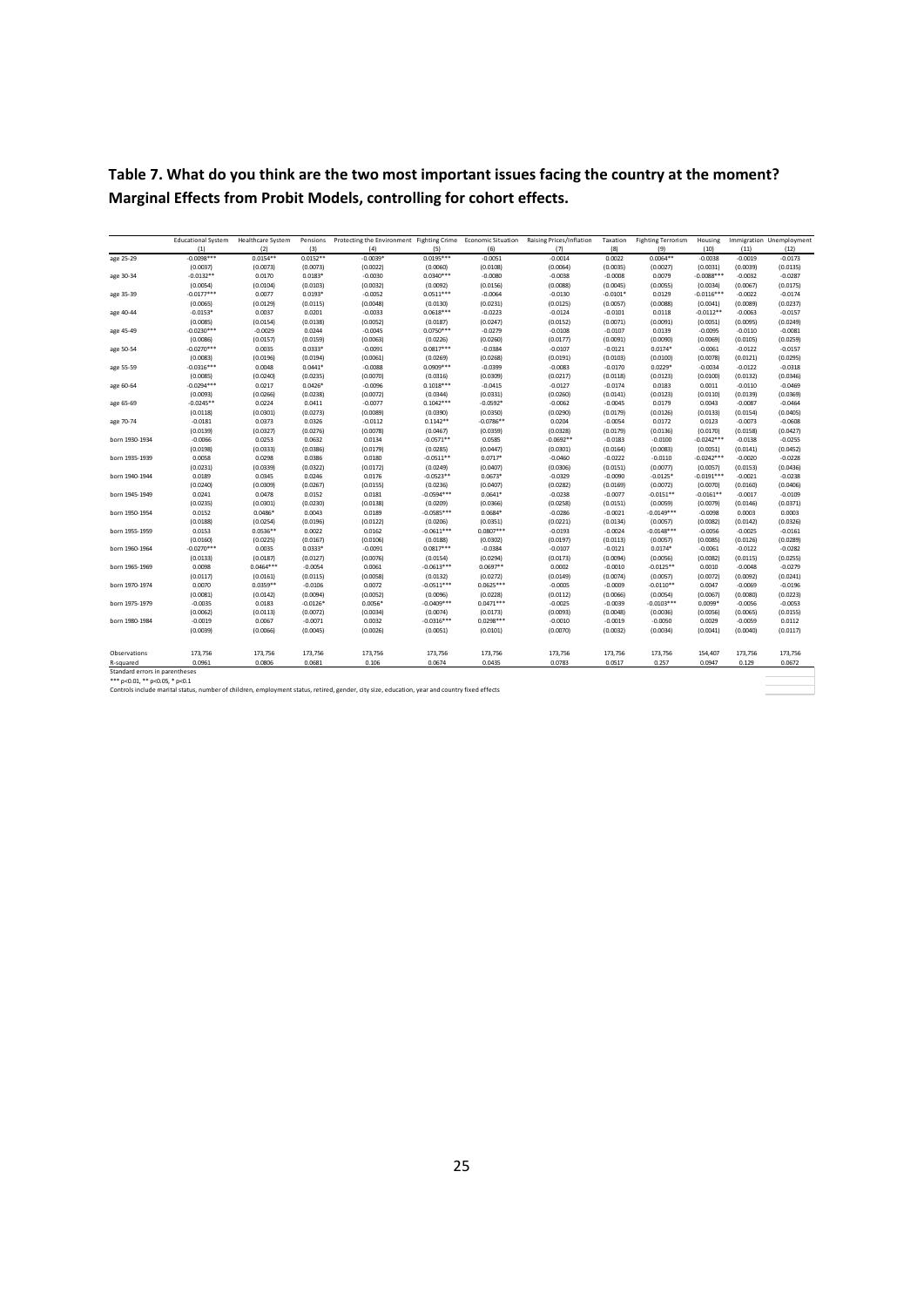

# **Figure 1. Which should be the first or second priority for extra government spending?**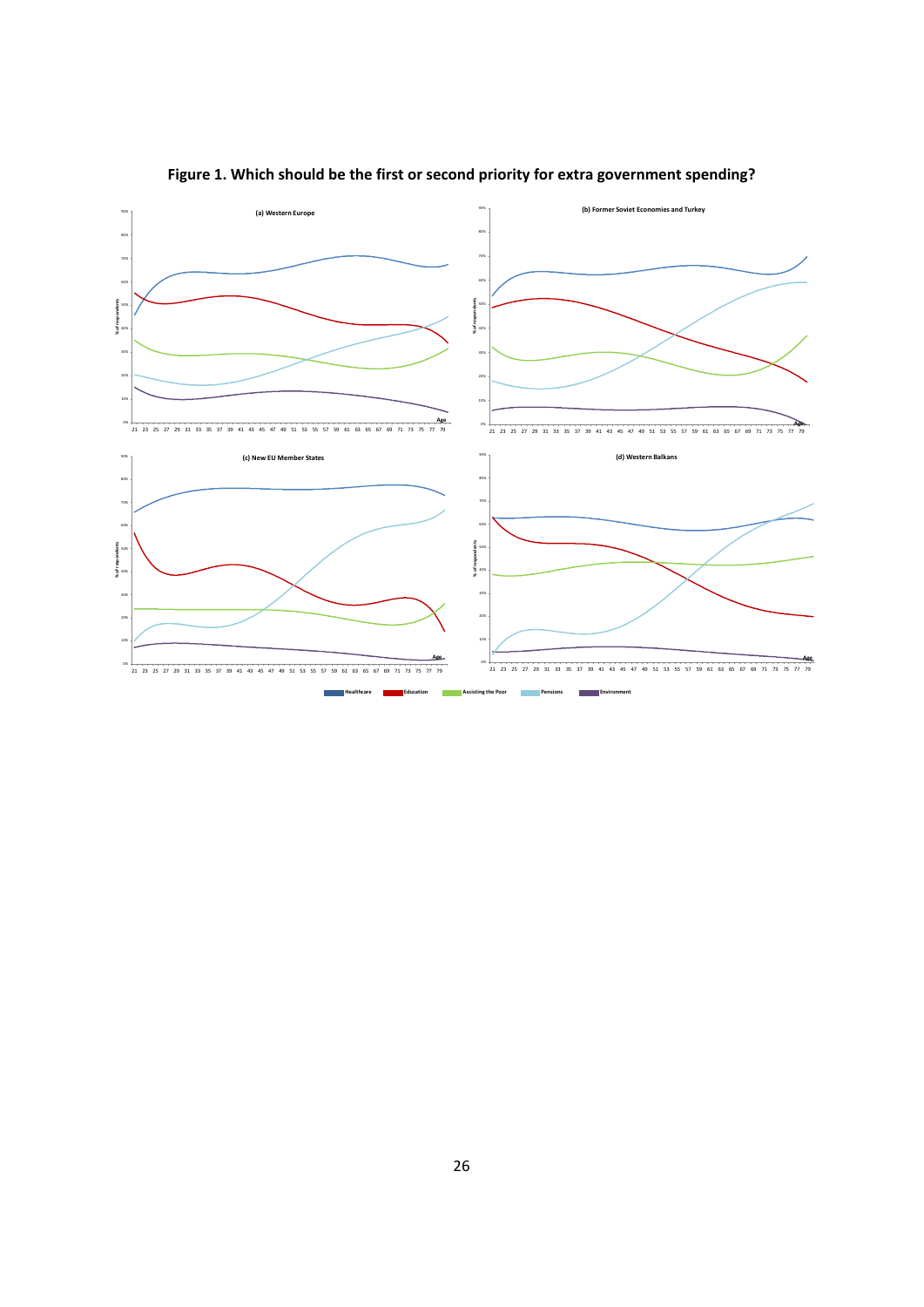

**Figure 2. Did you vote in the last elections?**

5th degree polynomial approximation based on LITS II.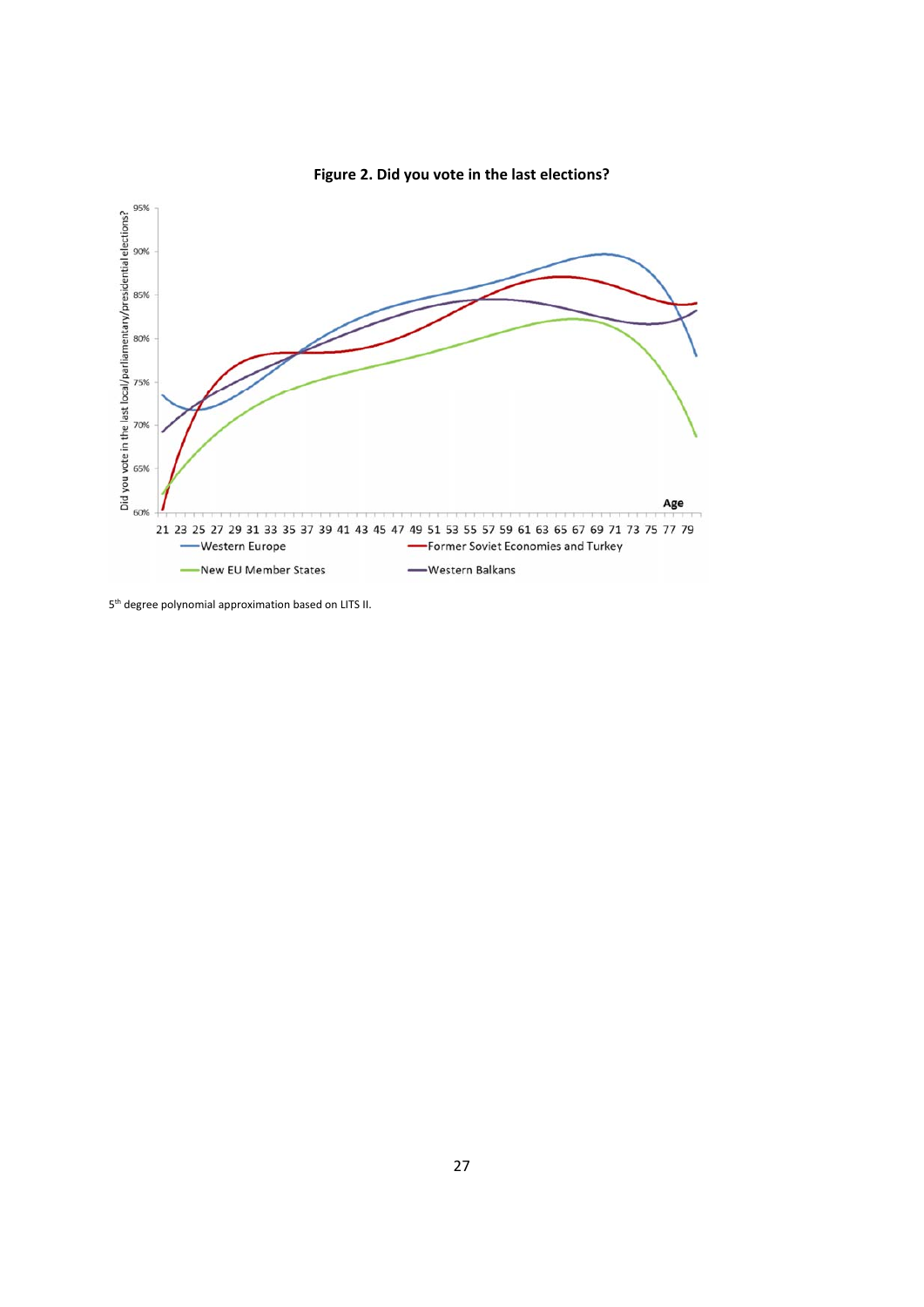

**Figure 3. Which should be the first or second priority for extra government spending?** 

**Estimated Marginal Effects associated with "Older than 54" dummy variable.**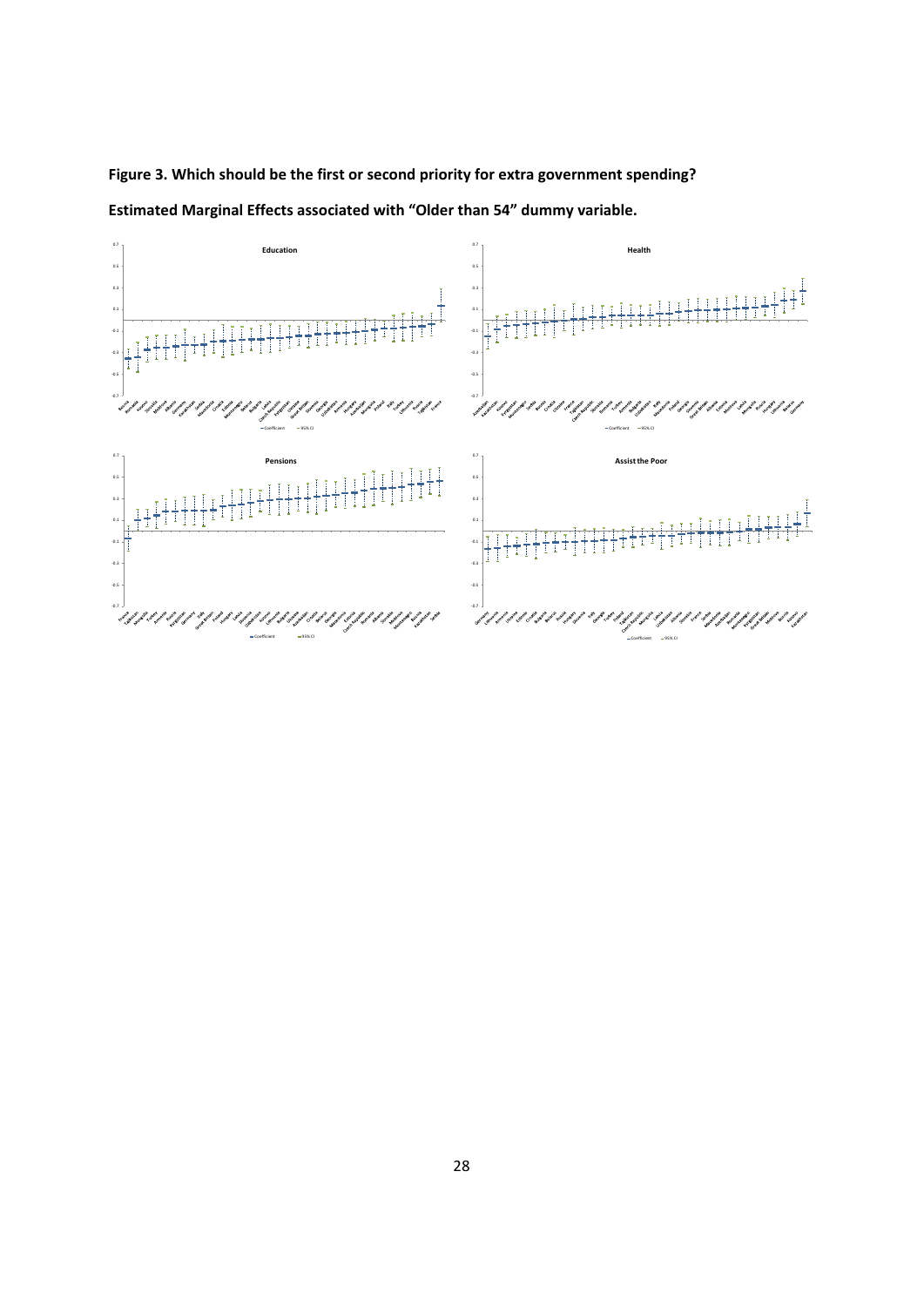

### **Figure 4. What do you think are the two most important issues facing the country at the moment?**

Source: Eurobarometer surveys between 2004 and 2013.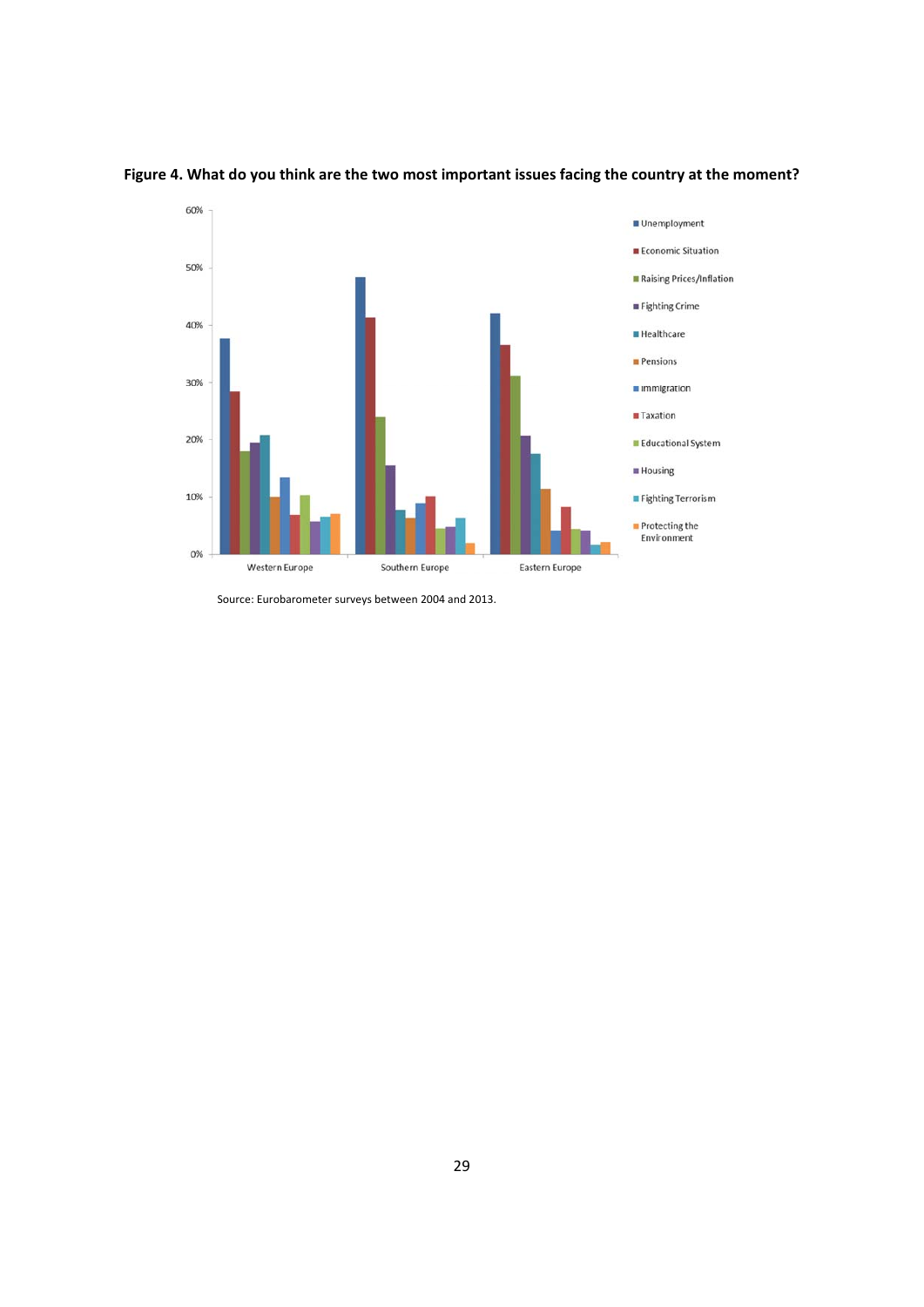

### **Figure 5. What do you think are the two most important issues facing the country at the moment? Marginal Effects of Age**

Each dot represents the marginal effects , while the dashed lines are the 95% confidence intervals. Control variables include marital status, number of children, employment status, retired, gender, city size, education, year and country fixed effects.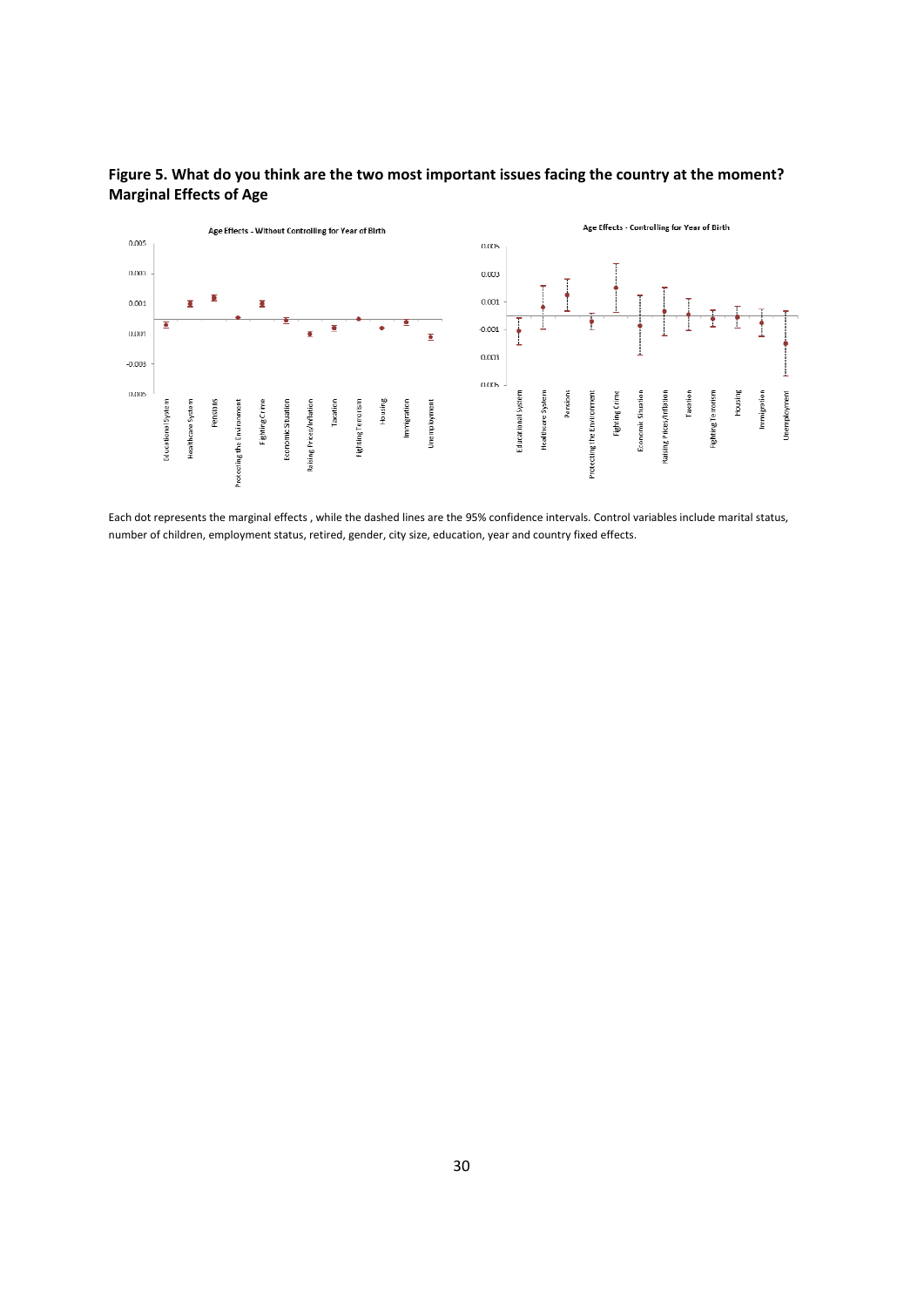|                        |               | Among Household Heads 20 years or older | Life in Transition Survey II (2010) | Among Household Heads 20 years or older |                |       | Population Estimates - United Nations<br>Among indivuals 20 years or older |       |                      |
|------------------------|---------------|-----------------------------------------|-------------------------------------|-----------------------------------------|----------------|-------|----------------------------------------------------------------------------|-------|----------------------|
|                        | Observations  | % Older than 55                         |                                     | % Older than 65                         |                |       | Older than 55                                                              |       | Older than 65        |
|                        |               | %                                       | 2                                   | %                                       | z              | %     | Difference with LITS                                                       | %     | Difference with LITS |
| Albania                | 1039          | 16.8%                                   | ਨ਼ੁ                                 | 8.5%                                    | පු             | 28.9% | 12.1%                                                                      | 15.0% | 6.5%                 |
| Armenia                | 968           | 22.4%                                   | 310                                 | 12.1%                                   | 56             | 26.5% | 4.1%                                                                       | 14.9% | 2.8%                 |
| Azerbaijan             | 975           | 8.2%                                    | 156                                 | 3.1%                                    | 73             | 17.9% | 9.7%                                                                       | 8.8%  | 5.7%                 |
| Belarus                |               | 18.1%                                   | <u>යි</u>                           | 7.7%                                    | 89             | 32.5% | 14.4%                                                                      | 17.7% | 10.0%                |
| Bosnia and Herzegovina | 1007          | 30.4%                                   | 325                                 | 18.3%                                   | 167            | 34.4% | 4.0%                                                                       | 20.0% | 1.7%                 |
| Bulgaria               | 994           | 49.8%                                   | 46                                  | 33.3%                                   | 267            | 40.1% | $-9.7%$                                                                    | 22.5% | .10.8%               |
| Croatia                | 3 2 3 3 3 3 3 | 44.6%                                   | 435                                 | 28.6%                                   | 239            | 39.3% | $-5.3%$                                                                    | 22.2% | $-6.4%$              |
| Czech Republic         |               | 32.6%                                   | $\overline{31}$                     | 14.9%                                   | 135            | 36.9% | 4.3%                                                                       | 19.2% | 4.3%                 |
| Estonia                |               | 48.8%                                   | 497                                 | 29.9%                                   | 323            | 38.0% | $-10.8%$                                                                   | 22.2% | $-7.7%$              |
| France                 |               | 44.3%                                   | 439                                 | 26.3%                                   | 25             | 39.0% | $-5.3%$                                                                    | 22.2% | $-4.1%$              |
| Georgia                |               | 38.6%                                   | 380                                 | 26.3%                                   | 25             | 33.2% | $-5.4%$                                                                    | 18.9% | $-7.4%$              |
| Germany                | 1010<br>1478  | 40.5%                                   | 381                                 | 26.9%                                   | 203            | 40.2% | $-0.3%$                                                                    | 25.6% | $-1.3%$              |
| <b>Jnited Kingdom</b>  |               | 57.0%                                   | 67                                  | 46.4%                                   | 427            | 37.3% | $-19.7%$                                                                   | 21.8% | $-24.6%$             |
| Hungary                | 1002          | 56.1%                                   | 526                                 | 38.4%                                   | 316            | 37.9% | $-18.2%$                                                                   | 21.1% | $-17.3%$             |
| taly                   |               | 37.5%                                   | ЭÆ                                  | 24.0%                                   | 173            | 40.3% | 2.8%                                                                       | 25.0% | $1.0\%$              |
| Kazakhstan             |               | 14.8%                                   | g                                   | 5.2%                                    | <b>&amp;</b> 8 | 21.5% | 6.7%                                                                       | 10.0% | 4.8%                 |
| Kyrgyzstan             |               | 7.8%                                    | 216                                 | 2.4%                                    |                | 16.0% | 8.2%                                                                       | 7.5%  | 5.2%                 |
| Latvia                 |               | 48.6%                                   | 432                                 | 37.8%                                   | 292            | 38.0% | $-10.6%$                                                                   | 23.0% | $-14.8%$             |
| Lithuania              |               | 49.5%                                   | \$4                                 | 35.9%                                   | 288            | 33.6% | $-15.9%$                                                                   | 19.9% | $-16.0%$             |
| <b>TFYR Macedonia</b>  |               | 22.9%                                   | ន្ល                                 | 13.0%                                   | 59             | 30.8% | 7.9%                                                                       | 15.5% | 2.5%                 |
| Republic of Moldova    |               | 35.8%                                   | 454                                 | 18.9%                                   | 242            | 30.4% | $-5.4%$                                                                    | 14.8% | $-4.1%$              |
| Mongolia               |               | 6.1%                                    | 162                                 | 2.9%                                    | 83             | 13.5% | 7.4%                                                                       | 6.1%  | 3.2%                 |
| Poland                 | 1573          | 39.4%                                   | £                                   | 20.9%                                   | 328            | 34.1% | $-5.3%$                                                                    | 17.2% | $-3.7%$              |
| Romania                | 1051          | 42.7%                                   | 462                                 | 28.2%                                   | 279            | 33.7% | $-9.0%$                                                                    | 18.7% | $-9.5%$              |
| Russian Federation     | 1523          | 34.8%                                   | 592                                 | 20.3%                                   | 281            | 31.8% | $-3.0%$                                                                    | 16.6% | $-3.7%$              |
| Serbia                 | 1372          | 46.2%                                   | 627                                 | 25.6%                                   | 313            | 35.3% | $-10.9%$                                                                   | 18.0% | $-7.6%$              |
| Slovakia               | 985           | 13.4%                                   | 30                                  | 3.3%                                    | 56<br>162      | 31.7% | 18.3%                                                                      | 15.7% | 12.5%                |
| Slovenia               | 88<br>88      | 34.0%                                   | 315                                 | 19.9%                                   |                | 36.6% | 2.6%                                                                       | 20.6% | 0.7%                 |
| sweden                 |               | 57.9%                                   | $\frac{8}{2}$                       | 39.2%                                   | $\overline{9}$ | 40.5% | $-17.4%$                                                                   | 23.8% | $-15.4%$             |
| Tajikistar             | 981           | 5.0%                                    | 50                                  | 2.5%                                    | 60             | 13.4% | 8.4%                                                                       | 6.3%  | 3.8%                 |
| Turkey                 | 976           | 11.6%                                   | 202                                 | 4.0%                                    | $\mathbf{z}$   | 22.0% | 10.4%                                                                      | 10.9% | 7.0%                 |
| Ukraine                | 1508          | 31.3%                                   | 574                                 | 13.5%                                   | 324            | 34.7% | 3.4%                                                                       | 19.7% | 6.2%                 |
| Jzbekistan             | 1472          | 7.5%                                    | 257                                 | 2.8%                                    | $\frac{8}{2}$  | 15.8% | 8.3%                                                                       | 7.5%  | 4.6%                 |
| Kosovo                 | 1059          | 9.4%                                    | 59                                  | 3.7%                                    | 66             |       |                                                                            |       |                      |
| Montenegro             | 968           | 19.2%                                   | 22                                  | 10.7%                                   | g              | 33.3% | 14.1%                                                                      | 17.0% | 6.3%                 |
|                        |               |                                         |                                     |                                         |                |       |                                                                            |       |                      |

**Table A1. Descriptive Statistics, LITS and United Nations Population Statistics**